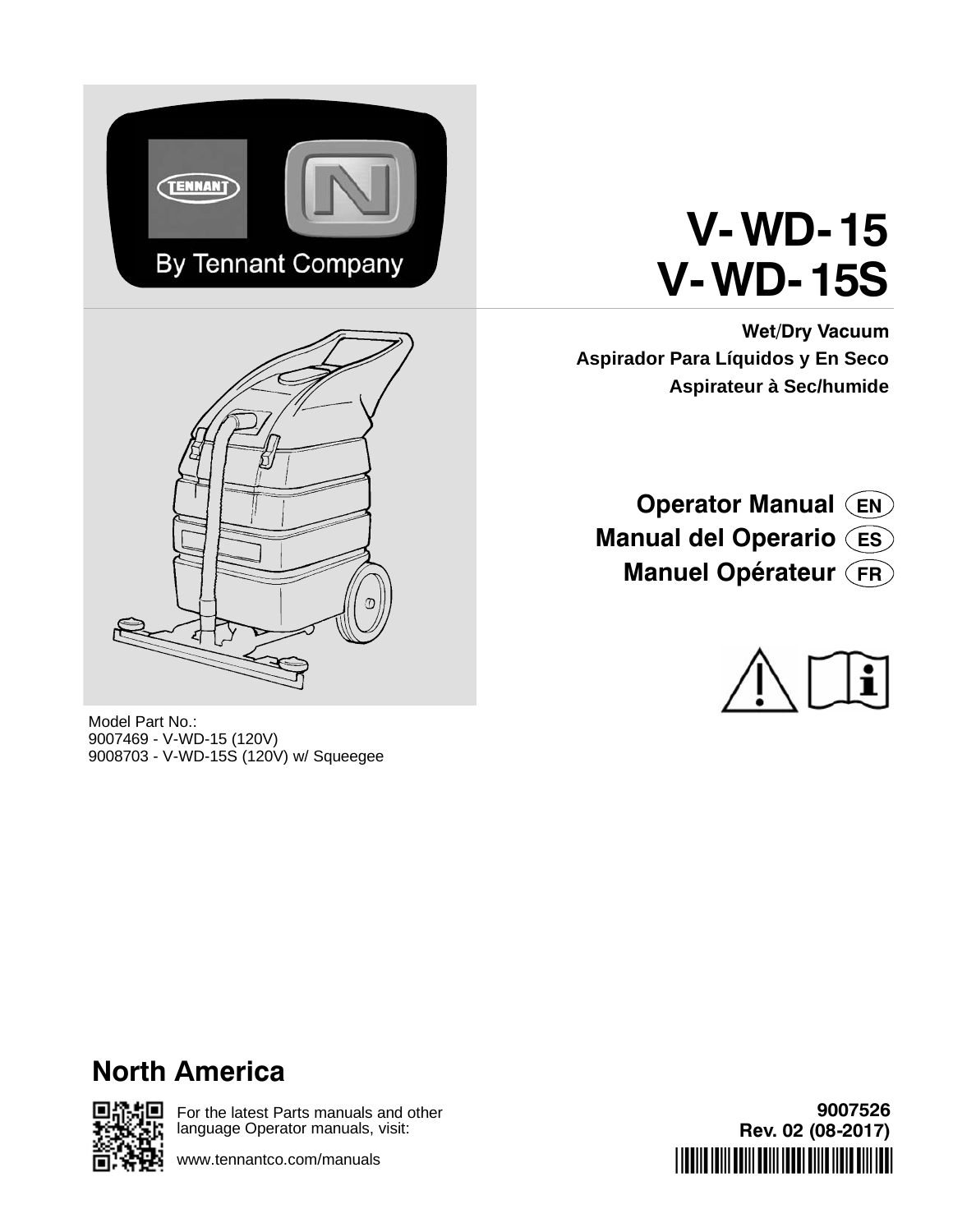This manual is furnished with each new model. It provides necessary operation and maintenance instructions.



#### **Read this manual completely and understand the machine before operating or servicing it.**

This machine will provide excellent service. However, the best results will be obtained at minimum costs if:

- The machine is operated with reasonable care.
- The machine is maintained regularly per the machine maintenance instructions provided.
- The machine is maintained with manufacturer- supplied or equivalent parts.

To view, print or download manuals online visit www.tennantco.com/manuals

**UNCRATING MACHINE:** Carefully check carton for signs of damage. Report damages at once to carrier.



### **PROTECT THE ENVIRONMENT**

Please dispose of packaging materials and old machine components in an environmentally safe way according to local waste disposal regulations.

Always remember to recycle.

### **MACHINE DATA**

Please fill out at time of installation for future reference.

Model No. -

Serial No. -

Installation Date -

### **TABLE OF CONTENTS**

| <b>WARNING LABEL</b>        | $\overline{4}$ |
|-----------------------------|----------------|
| MACHINE COMPONENTS  5       |                |
| MACHINE SETUP  5            |                |
|                             |                |
| MACHINE MAINTENANCE  9      |                |
| <b>TROUBLE SHOOTING  10</b> |                |
| SPECIFICATIONS  10          |                |

#### **Tennant Company**

PO Box 1452 Minneapolis, MN 55440 USA Phone: (800) 553- 8033 www.tennantco.com www.nobles.com

Specifications and parts are subject to change without notice.

Copyright © 2010, 2013, 2017 TENNANT Company. All rights reserved.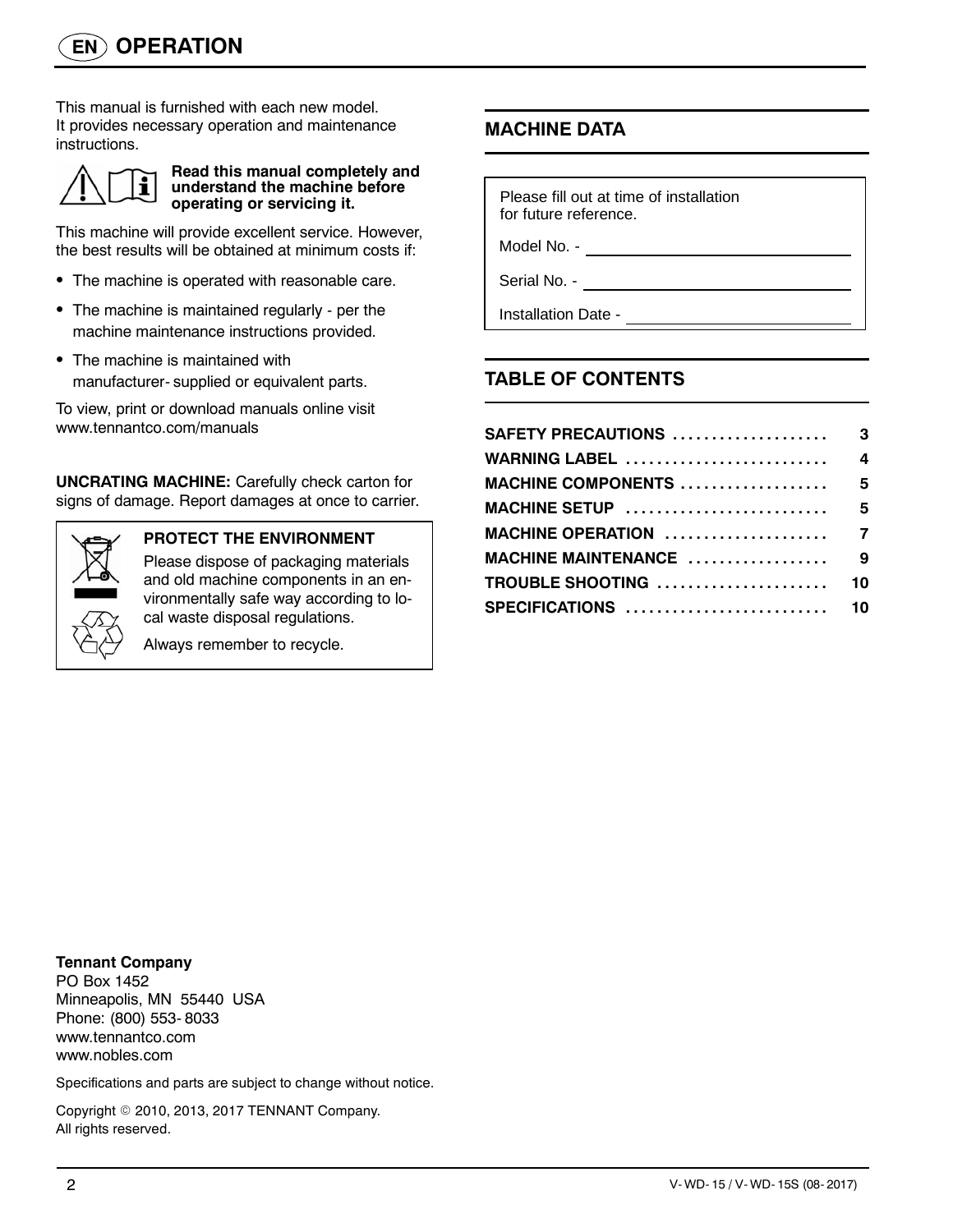### **SAFETY PRECAUTIONS**

**This machine is intended for commercial use. It is designed for wet/dry vacuuming in an indoor environment and is not constructed for any other use. Use only recommended accessory tools.**

#### **All operators must read, understand and practice the following safety precautions.**

The following warning alert symbol and the "FOR SAFETY" heading are used throughout this manual as indicated in their description:

**WARNING: To warn of hazards or unsafe practices which could result in severe personal injury or death.**

**FOR SAFETY: To identify actions which must be followed for safe operation of equipment.**

**Failure to follow these warnings may result in: personal injury, electrocution, electrical shock, fire or explosion.**

**WARNING: Do Not Use Flammable Liquids Or Operate Machine In Or Near Flammable Liquids, Vapors Or Combustible Dusts.**

**This machine is not equipped with an explosion proof motor. The electric motor will spark upon start up and during operation which could cause a flash fire or explosion if machine is used in an area where flammable vapors/liquids or combustible dusts are present.**

**WARNING: Do Not Pick Up Flammable Or Toxic Materials, Burning Or Smoking Debris.**

**WARNING: Do Not Operate With Damaged Power Cord. Do Not Modify Plug. Unplug Power Cord Before Servicing Machines.**

**If the supply cord is damaged or broken, it must be replaced by the manufacturer or it's service agent or a similarly qualified person in order to avoid a hazard.**

**WARNING: Do Not Use Outdoors. Do Not Expose To Rain. Store Indoors.**

**The following information signals potentially dangerous conditions to the operator or equipment:**

#### **FOR SAFETY:**

- **1. Do not operate machine:**
	- **With flammable liquids or near flammable vapors as an explosion or flash fire may occur.**
	- **Unless trained and authorized.**
	- **Unless operator manual is read and understood.**
	- **Unless cord is properly grounded.**
	- **With damaged cord or plug.**
	- **If not in proper operating condition.**
	- **In outdoor areas.**
	- **In standing water.**
	- **Without bag and/or filters in place.**
	- **With the use of an extension cord. (Fixed cord models)**
	- **With the use of additional extension cords (Detachable cord models). Only use manufacturer's extension cord equipped with machine which has proper capacity and is grounded.**
- **2. Before starting machine:**
	- **Make sure all safety devices are in place and operate properly.**
- **3. When using machine:**
	- Do not run machine over cord.
	- **Do not pull machine by plug or cord.**
	- **Do not pull cord around sharp edges or corners.**
	- **Do not close doors on cord.**
	- **Do not unplug by pulling on cord.**
	- **Do not stretch cord.**
	- **Do not handle plug with wet hands.**
	- **Keep cord away from heated surfaces.**
	- **Do not pick up burning or smoking debris, such as cigarettes, matches or hot ashes.**
	- **Never allow children to play on or around.**
	- **Report machine damage or faulty operation immediately.**
- **4. Before leaving or servicing machine:**
	- **Turn machine off.**
	- **Unplug cord from wall outlet.**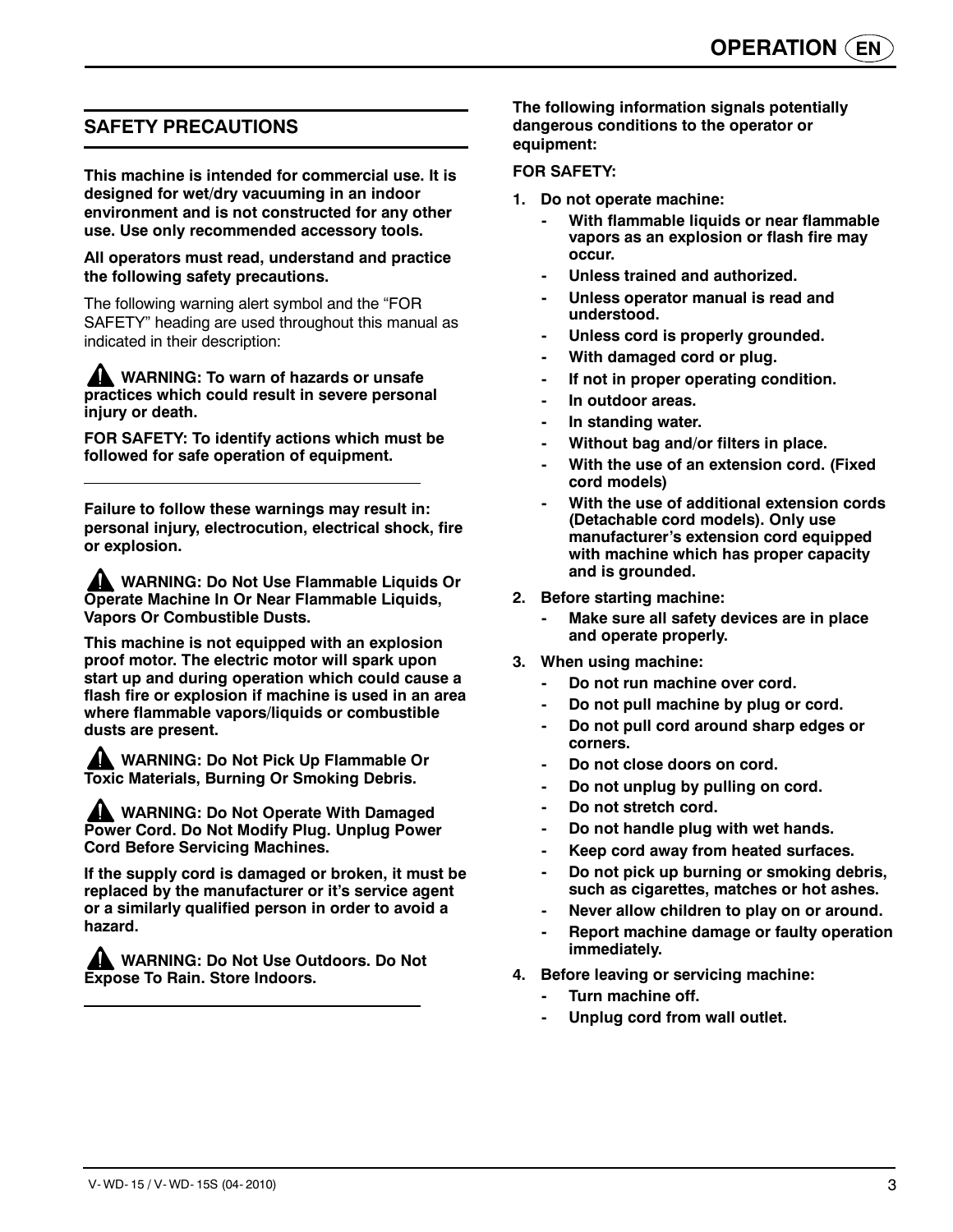- **5. When servicing machine:**
	- **Unplug cord from wall outlet.**
	- **Use manufacturer supplied or approved replacement parts.**
	- **All repairs must be performed by a qualified service person.**
	- **Do not modify the machine from its original design.**
- **6. When transporting machine:**
	- **Get assistance when lifting machine.**
	- **Unplug cord from wall outlet.**
	- **Use tie- down straps to secure machine to truck or trailer.**

#### **GROUNDING INSTRUCTIONS**

**Machine must be grounded. If it should malfunction or breakdown, grounding provides a path of least resistance for electrical current to reduce the risk of electrical shock. This machine is equipped with a cord having an equipment- grounding conductor and grounding plug. The plug must be plugged into an appropriate outlet that is properly installed in accordance with all local codes and ordinances. Do not remove ground pin; if missing, replace plug before use.**



### **WARNING LABEL**

The warning label appears on the machine in the location indicated. Replace label if it becomes damaged or illegible.

#### **WARNING LABEL - Located on backside of machine.**

|   | A WARNING                                                                                                                                                                                                                                                                                                                                                                                            | A AVERTISSEMENT                                                                                                                                                                                                                                                                                                                                                                                                                                                                                                                           | A ADVERTENCIA                                                                                                                                                                                                                                                                                                                                                                                                                            |
|---|------------------------------------------------------------------------------------------------------------------------------------------------------------------------------------------------------------------------------------------------------------------------------------------------------------------------------------------------------------------------------------------------------|-------------------------------------------------------------------------------------------------------------------------------------------------------------------------------------------------------------------------------------------------------------------------------------------------------------------------------------------------------------------------------------------------------------------------------------------------------------------------------------------------------------------------------------------|------------------------------------------------------------------------------------------------------------------------------------------------------------------------------------------------------------------------------------------------------------------------------------------------------------------------------------------------------------------------------------------------------------------------------------------|
| 感 | <b>EXPLOSION, FIRE AND SHOCK</b><br>HAZARD. AVOID INJURY.<br>. Do Not Use Near Flammable Liquids.<br>Vapors or Combustible Dusts.<br>. Do Not Pick Up Flammable or Toxic<br><b>Materials and Burning Debris.</b><br>. Do Not Operate With Damaged Power Cord.<br>Do Not Modify Plug. Unplug Power<br>Cord Before Servicing Machine.<br>Do Not Use Outdoors. Do Not Expose to<br>Rain, Store Indoors. | <b>RISQUE D'EXPLOSION, D'INCENDIE</b><br>ET DE DÉCHARGE. ÉVITEZ LES<br><b>BLESSURES.</b><br>. N'utilisez Pas Près de Liquides, Vapeurs<br>ou Poussières Inflammables.<br>. Ne Ramassez Pas de Matériaux<br>Inflammables ou Toxiques et de Déchets<br>Enflammés.<br>. N'utilisez Pas la Machine Avec un Cordon<br>d'Alimentation Endommagé. Ne Modifiez<br>Pas la Prise, Débranchez le Cordon<br>d'Alimentation Avant d'Entretenir la<br>Machine.<br>· N'utilisez Pas en Extérieur. N'Exposez Pas à<br>la Pluie. Entreposez à l'Intérieur. | PELIGRO DE EXPLOSIÓN, FUEGO,<br><b>DESCARGA EVITE LESIONES.</b><br>. No Use Cerca De Liquidos Flamables.<br>Vapores O Materiales Combustibles.<br>. No Recoja Materiales Flamables Ó Tóxicos<br>Ni Desechos Candentes.<br>. No Use Con Cable De Corriente Dañado.<br>No Altere El Enchufe, Desconecte Cable<br>De Corriente Antes Del Mantenimiento.<br>. No Use Al Aire Libre. No Exponga A La<br>Lluvia. Guarde Bajo Techo.<br>1026382 |

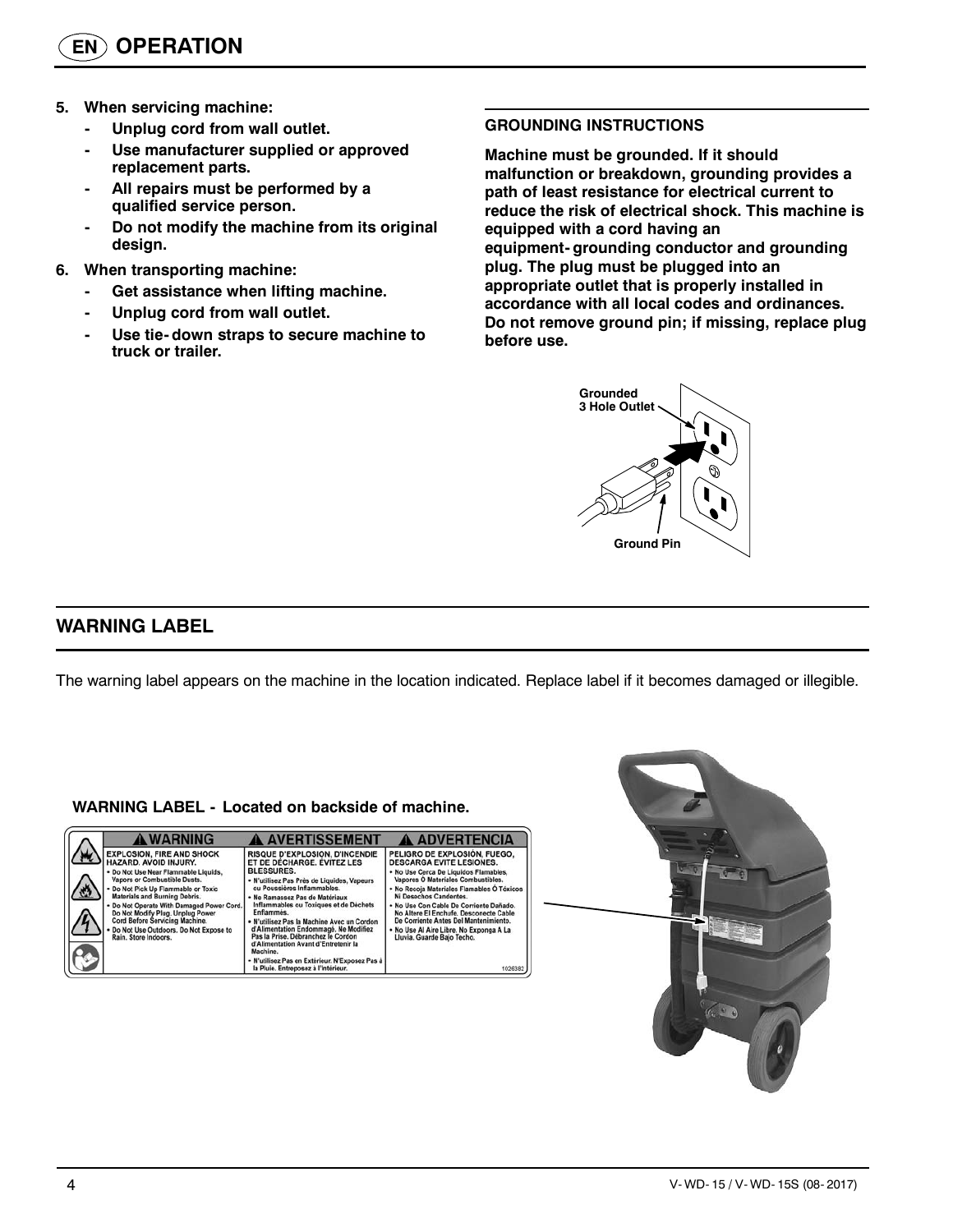### **MACHINE COMPONENTS**

- 1. Check carton for signs of damage. Report damages to carrier immediately.
- 2. Check carton contents to ensure all accessories are included. Contact distributor for missing items.



- 1. 1 Machine
- 2. 1 10 ft / 3 m vacuum hose used with accessory tools
- 3. 1 Paper bag
- 4. 1 Cloth bag
- 5. 1 50 ft / 15 m power cord

#### OPTIONAL ACCESSORIES:



- 1. 190108 27 in / 68 cm Squeegee Kit 190972 - 33 in / 84 cm Squeegee Kit 190958 - 40 in / 100 cm Squeegee Kit
- 2. 605178 Wet/Dry Floor Tool Kit
- 3. 190142 Standard Floor Tool Kit
- 4. 190928 Wet Floor Tool Kit

### **MACHINE SETUP**

#### **SQUEEGEE KIT ATTACHMENT (OPTIONAL)**

**FOR SAFETY: When servicing machine, unplug cord from wall outlet. Use manufacturer supplied or approved replacement parts.**

- 1. Empty recovery tank.
- 2. Remove vacuum bags.
- 3. Tip machine on back.
- 4. Remove (2) bolts and washers located at bottom of machine.
- 5. Install squeegee mounting bracket (*supplied with kit*). Re- install bolts and washers (*Figure 1*).



**FIG. 1**

6. Fasten squeegee to mounting bracket. Use (2) clevis and cotter pins provided (*Figure 2).*



**FIG. 2**

7. Stand vacuum upright.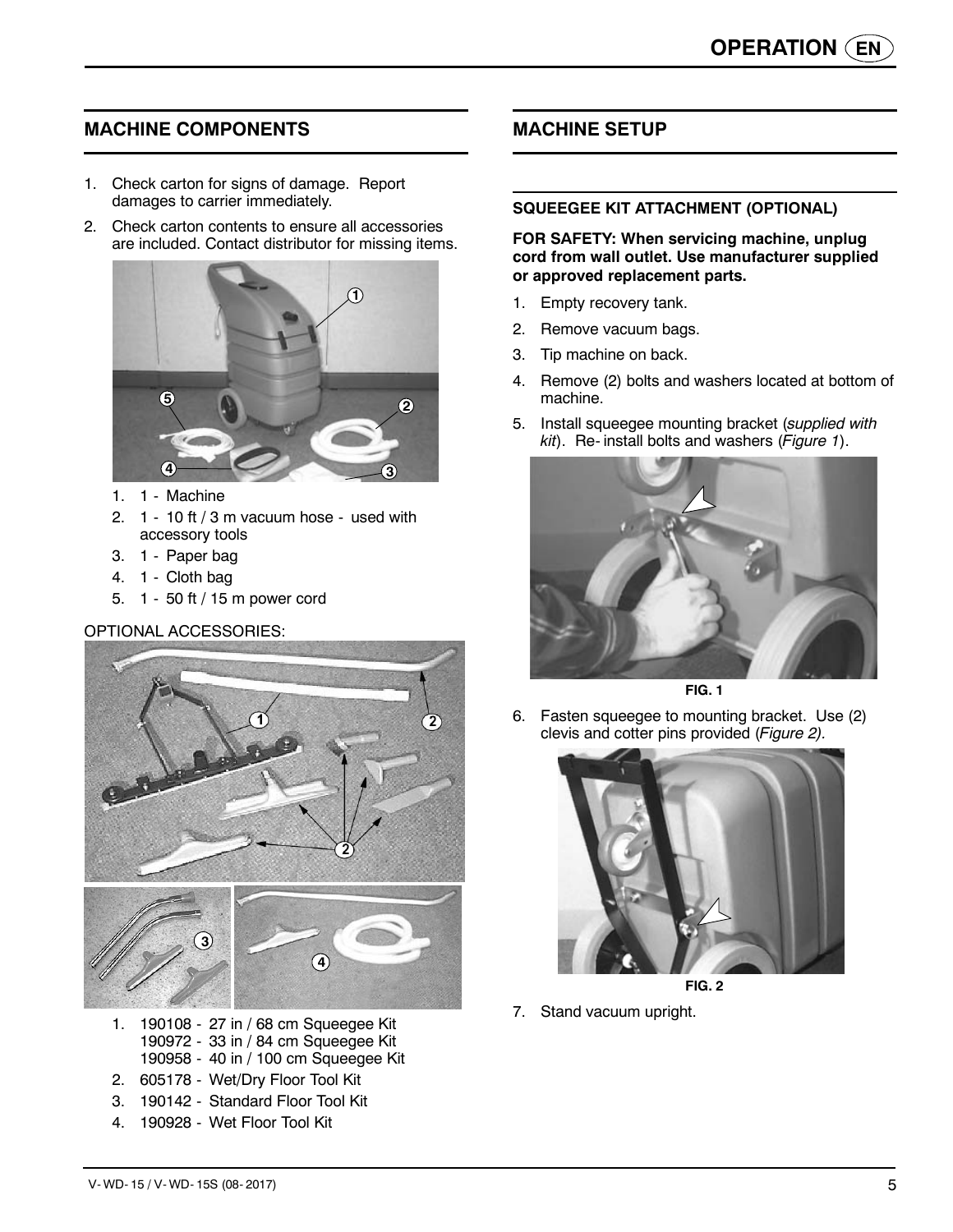8. Insert spacer through hole in pedal as shown. Position pedal between two holes in bracket and slide hex head screw through bracket and pedal. Secure with washer and nut *(Figure 3).*



9. Slide pedal between two mounting arms on back of machine. Align and insert clevis pin through arms and slot in pedal, secure with cotter pin *(Figure 4).*





10. Attach squeegee assembly to bracket. Use (2) thumb screws to secure *(Figure 5).*



**FIG. 5**

11. Connect 46 in / 117 cm vacuum hose to squeegee assembly and on neck of machine lid *(Figure 6).*





#### **ACCESSORY TOOL ATTACHMENT**

- 1. Slide 10 ft / 3m vacuum hose over neck on vacuum lid.
- 2. Connect desired accessory tools to vacuum hose *(Figure 7).*



**FIG. 7**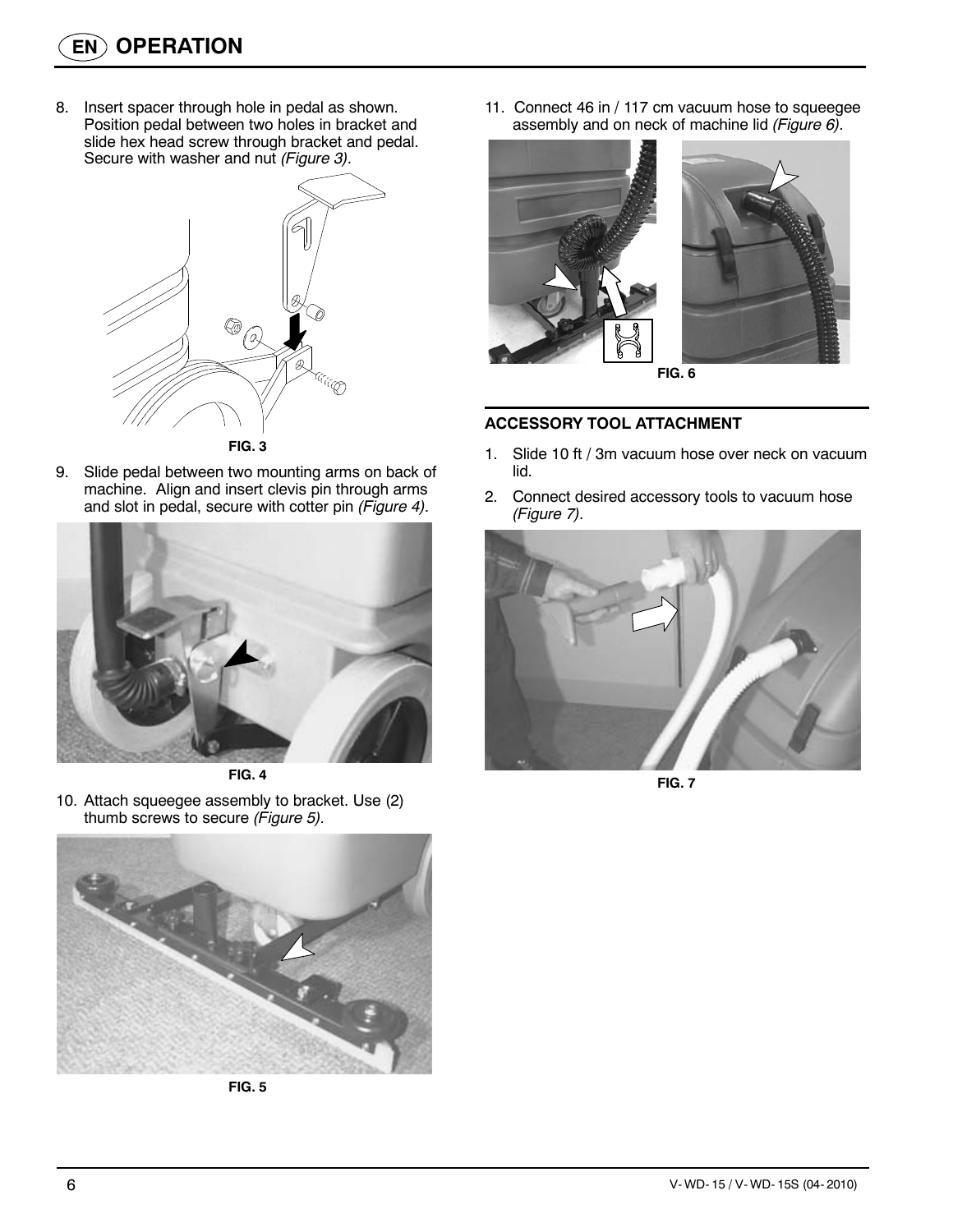### **MACHINE OPERATION**

#### **FOR SAFETY: Do not operate machine unless operator manual is read and understood.**

Plug power cord into a grounded outlet *(Figure 8).*

**WARNING: Do Not Operate With Damaged Power Cord. Do Not Modify Plug. Unplug Power Cord Before Servicing Machine.**



**FIG. 8**

**FOR SAFETY: Do not operate machine unless cord is properly grounded.**

**FOR SAFETY: When using machine, do not pull cord around sharp edges or corners. Do not stretch cord. Do not close doors on cord. Do not unplug by pulling on cord. Keep cord away from heated surfaces.**

**WET VACUUMING**

**WARNING: Do Not Pick Up Flammable Or Toxic Materials, Burning Or Smoking Debris.**

**WARNING: Do Not Use Flammable Liquids Or Operate Machine In Or Near Flammable Liquids, Vapors Or Combustible Dusts.**

**This machine is not equipped with an explosion proof motor. The electric motor will spark upon start up and during operation which could cause a flash fire or explosion if machine is used in an area where flammable vapors/liquids or combustible dusts are present.**

*NOTE: Machine is equipped with a float that will automatically stop water intake when recovery tank becomes full. Empty tank immediately when flow has stopped. This will prevent any vacuum damage.*

*NOTE: Always check to ensure vacuum bag has been removed.*

**ATTENTION: If you are vacuuming up liquids that may cause foaming inside recovery tank, use a quality defoamer chemical to eliminate the foam. Foam will NOT shut off automatic float and will damage vacuum motor. Damage due to foam is NOT covered by warranty.**

#### **Squeegee Wet Vacuuming:**

1. Hinge open recovery tank and remove vacuum bag from recovery tank *(Figure 9).*



**FIG. 9**

2. Lower squeegee to floor, lightly kick pedal forward to release from transport position *(Figure 10).*



**FIG. 10**

3. Turn on switch and begin vacuuming. Squeegee picks up water in both forward and reverse direction.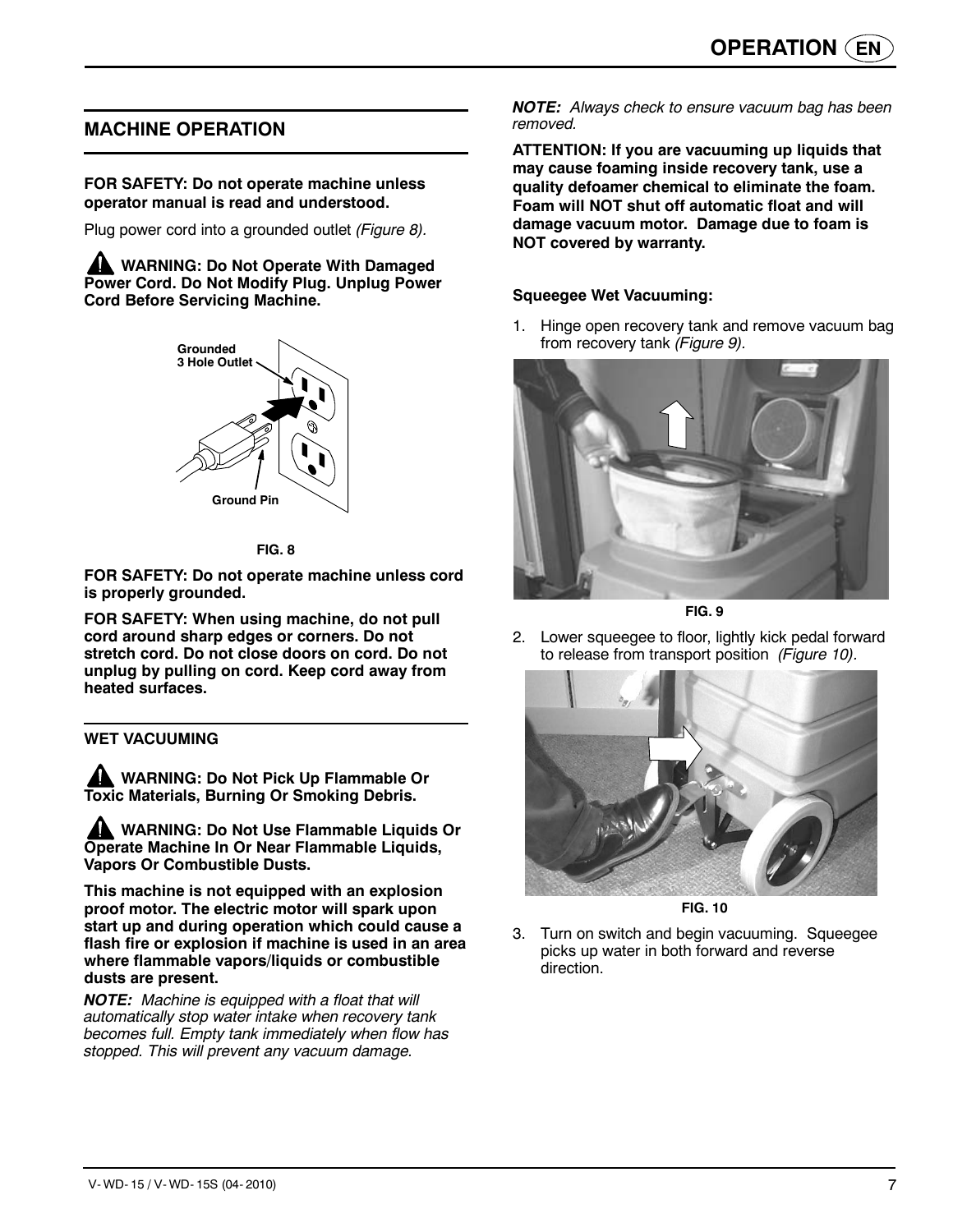4. To raise squeegee, step downward on the pedal until pedal engages in transport position *(Figure 11).*



**FIG. 11**

#### **Accessory Tool Wet Vacuuming:**

- 1. Hinge open recovery tank and remove vacuum bag from recovery tank *(Figure 9.).*
- 2. Attach appropriate tool to vacuum hose and activate power switch. Operate tools as normal.

#### **DRAINING RECOVERY TANK**

- 1. Push machine to nearest floor drain.
- 2. Remove drain hose from holder and twist off knob and drain. Raise hose to stop flow of water.
- 3. When recovery tank is empty, open lid and rinse tank with clean water to prevent odor buildup.
- 4. Replace drain hose knob and return to holder *(Figure 12).*



**FIG. 12**

*NOTE: Be certain drain hose knob is snug to prevent suction loss.*

#### **DRY VACUUMING**

#### **WARNING: Do Not Pick Up Flammable Or Toxic Materials, Burning Or Smoking Debris.**

*NOTE: Always check to ensure a vacuum bag is installed. Replace bag if damaged or full.*

1. Place a cloth filter bag into recovery tank and make sure that edge seals properly against rim of tank *(Figure 13).*

*NOTE: For easy debris disposal and to increase the life of cloth filter bag, place a paper vacuum bag inside cloth bag and tuck top of paper bag around outside rim of cloth bag.*



**FIG. 13**

- 2. Close lid and fasten latches.
- 3. Activate switch and operate accessory tools as normal.

*NOTE: Squeegee can be used to pick up fine particles (dust, sand, sawdust, etc...). Squeegee not recommended for ordinary pick up.*

4. Check bag periodically for fullness. Empty bag at 3/4 full for best suction performance.

**ATTENTION: Never use paper bag without cloth filter bag in place. Do not reuse paper bags, always dispose. Always make sure that bag is in place before dry vacuuming. Dry vacuuming without bag in place will damage vacuum motor This damage is NOT covered by warranty.**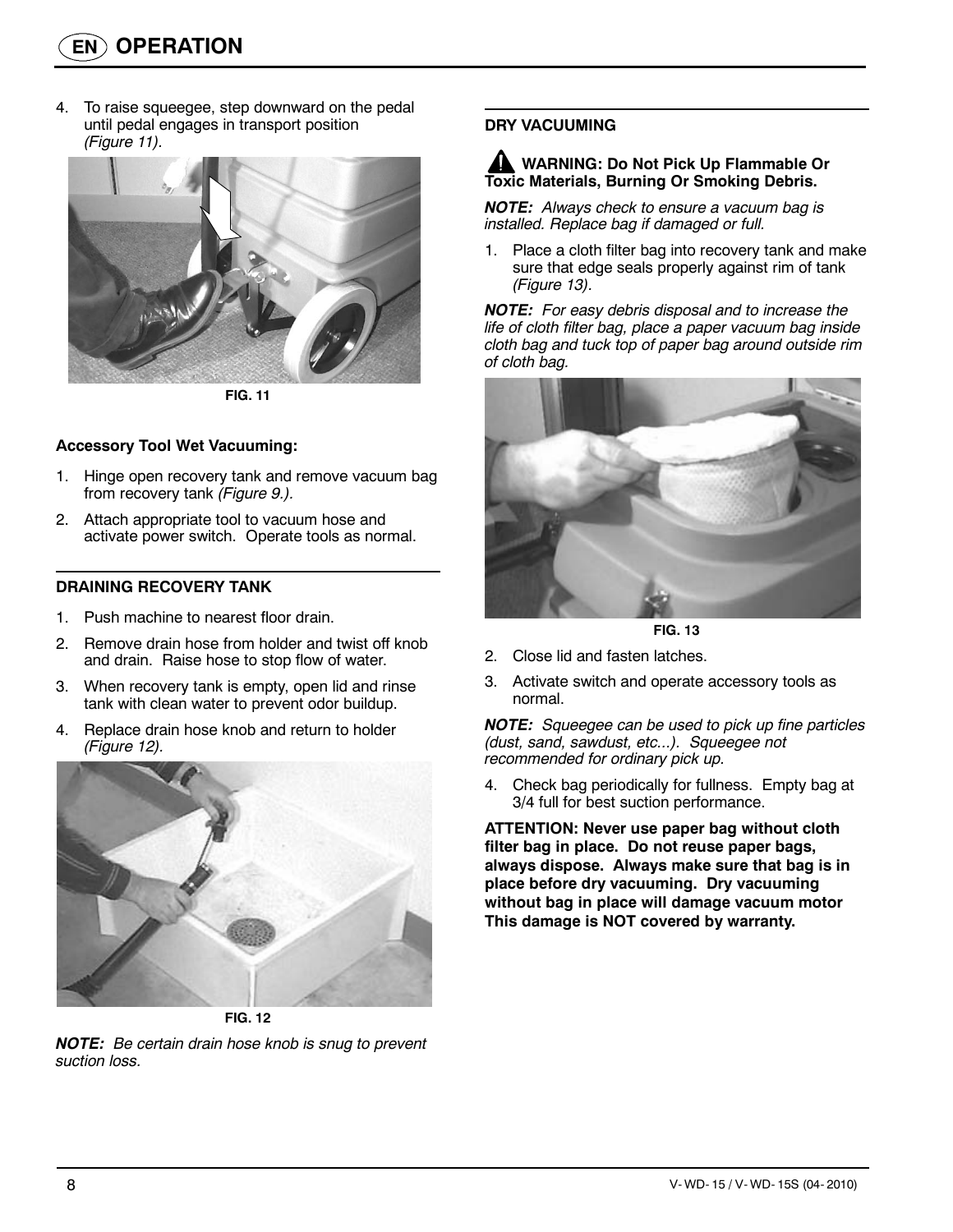### **MACHINE MAINTENANCE**

To keep machine in good working condition, simply follow machine's recommended maintenance procedures.

#### **WARNING: Unplug Power Cord Before Servicing Machine.**

1. Clean secondary filter weekly. Tap or blow off dust buildup. DO NOT clean with water or solvent. Filter is located on the vacuum motor as shown. Replace filter as needed *(Figure 14).*



**FIG. 14**

2. Wash cloth filter bag by hand with a mild detergent as needed. Let bag dry thoroughly before replacing. This will restore your bag so you can maintain good suction performance.

#### **ATTENTION: Clogged filters or vacuum hose will cause vacuum motor to overheat.**

3. Clean ball float screen inside tank after every use. Lift float screen assembly out of tank *(Figure 15).* Be certain to replace screen securely *.*



**FIG. 15**

**ATTENTION: Always have ball float screen in place before vacuuming. During wet vacuuming, the float screen protects the vacuum motor from water overflows. During dry vacuuming, the float screen can provide limited protection to vacuum motor from larger debris in case filter bag breaks.**

- 4. Once each month, spray ball bearings in front swivel caster with silicone spray.
- 5. Clean squeegee blades with a cloth whenever they start to leave streaks on the floor. Replace squeegee blades when they become worn.
- 6. Wipe machine housing with a cloth and mild detergent.
- 7. Inspect vacuum hose regularly for holes, loose cuffs or clogged debris.
- 8. Inspect power cord for damage, replace if damaged. Coil cord neatly after each use.

#### **WARNING: Do Not Operate With Damaged Power Cord. Do Not Modify Plug. Unplug Power Cord Before Servicing Machines.**

**If the supply cord is damaged or broken, it must be replaced by the manufacturer or it's service agent or a similarly qualified person in order to avoid a hazard.**

9. Monthly, check vacuum motor brushes for wear, replace brushes when 0.38 in / 10 mm or less in length.

**FOR SAFETY: All repairs must be performed by a qualified service person.**

#### **STORING MACHINE**

Before storing machine be certain to empty and rinse recovery tank of all debris or liquids. Store machine in a dry area with the squeegee removed. Hinge open recovery lid to promote air circulation. Do not allow machine to freeze.

**WARNING: Do Not Use Outdoors. Do Not Expose To Rain. Store Indoors.**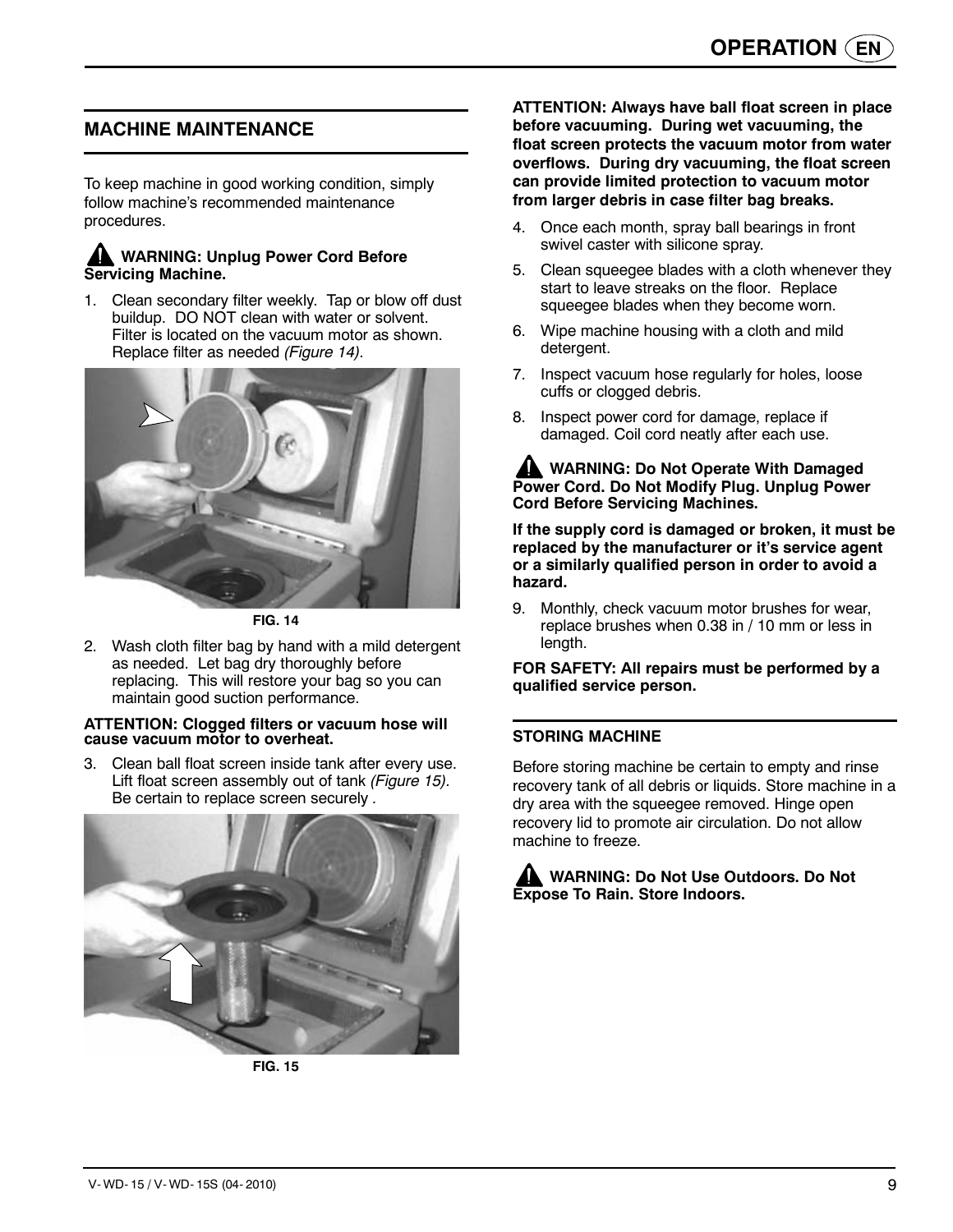### **TROUBLE SHOOTING**

| <b>PROBLEM</b>                    | <b>CAUSE</b>                               | <b>SOLUTION</b>                                 |
|-----------------------------------|--------------------------------------------|-------------------------------------------------|
| Machine does not run.             | ON/OFF switch is OFF.                      | Turn switch to ON.                              |
|                                   | Vacuum not plugged to wall outlet.         | Plug power cord to wall outlet.                 |
|                                   | Faulty ON/OFF switch.                      | <b>Contact Service Center.</b>                  |
|                                   | <b>Faulty Power Cord</b>                   | <b>Contact Service Center.</b>                  |
|                                   | Faulty wiring.                             | <b>Contact Service Center.</b>                  |
|                                   | Building circuit breaker tripped.          | Reset circuit breaker.                          |
|                                   | Vacuum motor overheated.                   | Find obstruction. Cool motor for 20<br>minutes. |
|                                   | Faulty vacuum motor.                       | <b>Contact Service Center.</b>                  |
| Machine has little or no suction. | Hose is clogged                            | Clear hose.                                     |
|                                   | Holes in hose.                             | Replace hose.                                   |
|                                   | Intake is clogged.                         | Remove hose and clear obstruction.              |
|                                   | Drain hose knob is loose or open.          | Tighten drain knob.                             |
|                                   | Lid is not securely latched.               | Latch both latches down securely.               |
|                                   | Worn gasket which is leaking air.          | Inspect all gaskets, replace if<br>necessary.   |
|                                   | Recovery tank or bag is full.              | Empty tank or bag.                              |
| Squeegee has poor pick up.        | Debris is wedged under squeegee<br>blade.  | Wipe off squeegee blade.                        |
|                                   | Squeegee blades are worn.                  | Replace squeegee blades.                        |
|                                   | Vacuum hose on squeegee mount is<br>loose. | Push vacuum hose on securely.                   |
|                                   | Recovery tank is full.                     | Empty tank.                                     |

### **SPECIFICATIONS**

| <b>MODEL</b>                               | V-WD-15 / V-WD-15S                                   |
|--------------------------------------------|------------------------------------------------------|
| <b>LENGTH</b>                              | 29 in / 740 mm                                       |
| <b>WIDTH</b>                               | 15.5 in / 390 mm                                     |
| <b>WEIGHT</b>                              | 44 lb / 20kg                                         |
| <b>VACUUM MOTOR</b>                        | 8.5 amps, 1.3 hp, 120V, 980 watts                    |
| POWER CORD LENGTH                          | 50 ft / 15 m                                         |
| SQUEEGEE PATH WIDTH<br>(OPTIONAL)          | 27 in / 690 mm,<br>33 in / 840 mm,<br>40 in / 990 mm |
| <b>WATER LIFT</b>                          | 92 in / 2340 mm                                      |
| <b>TANK CAPACITY</b>                       | 15 gal / 57 L                                        |
| <b>VACUUM BAG CAPACITY</b>                 | .3 <sub>bu</sub>                                     |
| DECIBEL RATING AT<br><b>OPERATOR'S EAR</b> | 80.5 dBA                                             |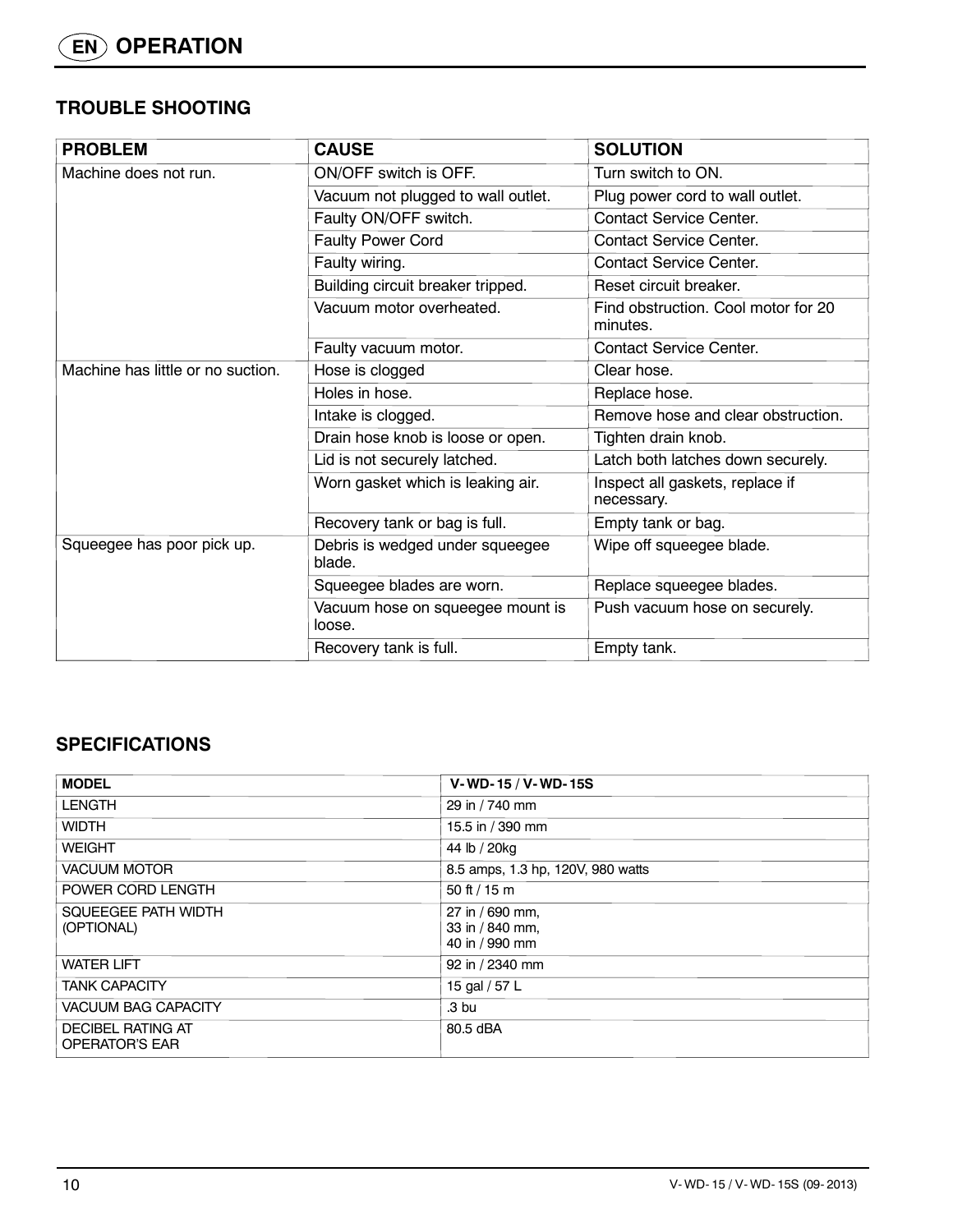Este manual acompaña a los modelos nuevos e incluye las instrucciones necesarias para su utilización y mantenimiento.



**Lea todo el manual para comprender el funcionamiento de la máquina antes de utilizarla o revisarla.**

Esta máquina ofrece un funcionamiento excelente y puede obtener los mejores resultados con los mínimos costes si:

- · Maneja la máquina con un cuidado razonable.
- Revisa la máquina periódicamente, de acuerdo con las instrucciones de mantenimiento adjuntas.
- Las operaciones de mantenimiento de la máquina se realizan con piezas suministradas por el fabricante o equivalentes.

Para consultar, imprimir o descargar manuales en línea, visite www.tennantco.com/manuals

**DESEMBALADO DE LA MÁQUINA:** Controle cuidadosamente si la caja presenta signos de deterioro. Si detecta desperfectos, informe inmediatamente al transportista.



#### **PROTECCIÓN DEL MEDIO AMBIENTE**

Deseche el material de embalaje y los componentes usados de la máquina de forma segura para el medio ambiente, de acuerdo con las normativas locales sobre desecho de residuos.

No olvide reciclar.

### **DATOS DE LA MÁQUINA**

Rellene esta ficha cuando realice la instalación, para utilizarla como referencia en el futuro.

Número de modelo:

Nº de serie:

Fecha de instalación:

### **ÍNDICE**

| ADHESIVOS DE SEGURIDAD               | 13 |
|--------------------------------------|----|
| <b>COMPONENTES DE LA MAQUINA  14</b> |    |
| PREPARACIÓN DE LA MÁQUINA  14        |    |
| FUNCIONAMIENTO DE LA MÁQUINA  16     |    |
| MANTENIMIENTO DE LA MÁQUINA  18      |    |
| RESOLUCIÓN DE PROBLEMAS  19          |    |
|                                      |    |

**Tennant Company** PO Box 1452 Minneapolis, MN 55440 EE.UU. Teléfono: (800) 553- 8033 www.tennantco.com

www.nobles.com

Las características técnicas y las piezas están sujetas a modificaciones sin previo aviso.

Copyright  $@$  2010, 2013, 2017 TENNANT Company. Todos los derechos reservados.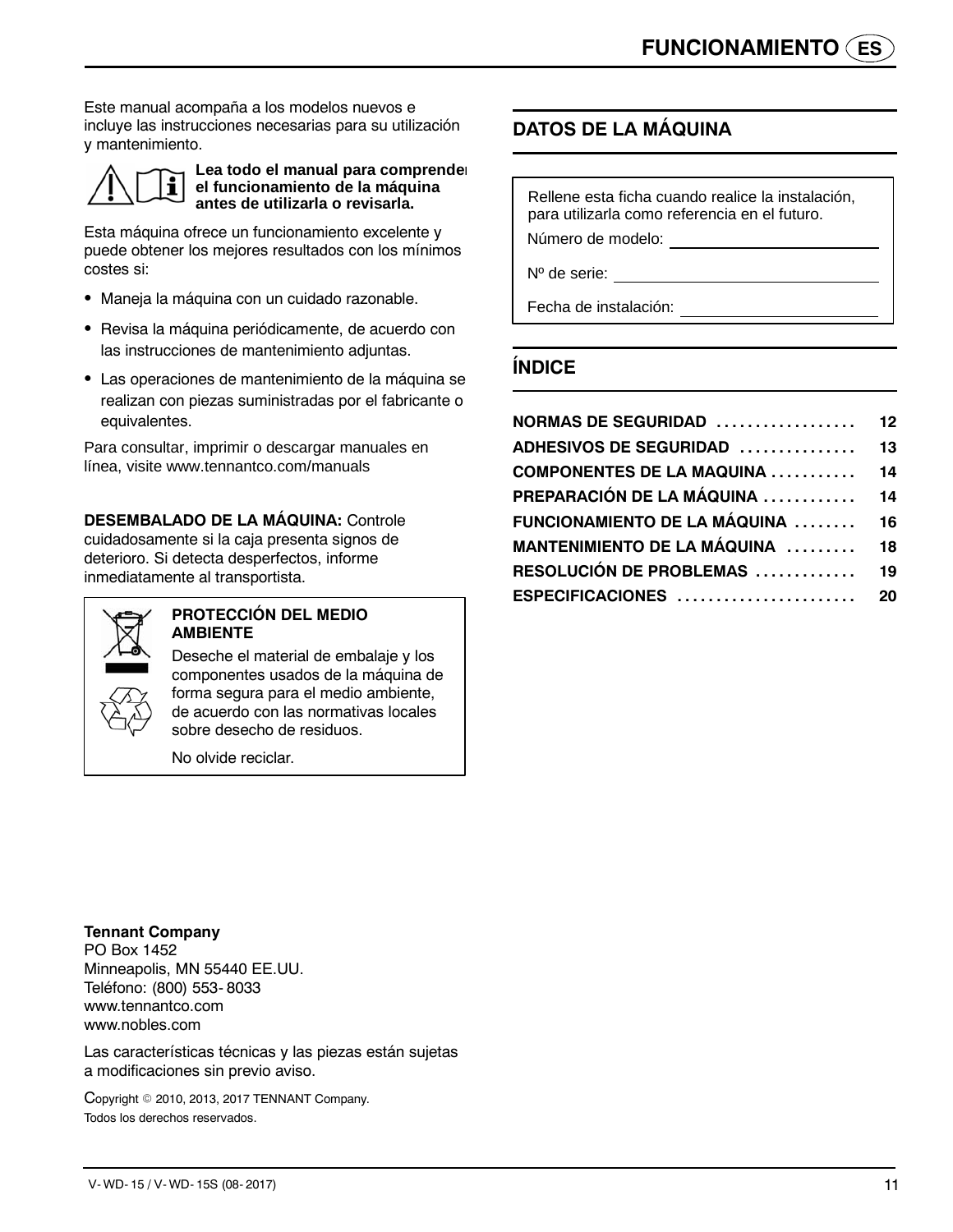### **NORMAS DE SEGURIDAD**

**Esta máquina es para el uso comercial. Se ha diseñado para aspiración húmeda/seca en un ambiente interior y no se construye para ningún otro uso. Use sólo las herramientas adicionales recomendadas.**

**Todos los operadores deben leer, entender y practicar las precauciones siguientes de seguridad.**

El siguiente símbolo de alerta de advertencia y el encabezamiento de "PARA SEGURIDAD" se usan en este manual como se indica en su descripción:

**ADVERTENCIA: Para advertir de riesgos o prácticas inseguras que podrían resultar en lesiones personales graves o la muerte.**

**PARA SEGURIDAD: Para identificar acciones que deben seguirse para el funcionamiento seguro del equipo.**

**El no seguir estas advertencias puede resultar en: lesiones personales, electrocución, choque eléctrico, fuego o explosión.**

**ADVERTENCIA: No use líquidos inflamables ni opere la máquina en o cerca de líquidos y vapores inflamables o polvos combustibles.**

**Esta máquina no está equipada con motores a prueba de explosión. Los motores eléctricos emiten chispas al arrancar y durante el funcionamiento lo que podría causar un fuego explosivo o explosión si la máquina se usa en una área donde están presentes vapores/líquidos inflamables o polvos combustibles.**

**ADVERTENCIA: No recoja materiales tóxicos o inflamables ni residuos humeantes o ardiendo.**

**ADVERTENCIA: No opere con un cordón eléctrico dañado. No modifique el enchufe. Desenchufe el cordón eléctrico antes de reparar la máquina.**

**Si el cordón del suministro se daña o se rompe, debe ser reemplazado por el fabricante o su agente de servicio o una persona similarmente calificada para evitar un riesgo.**

**ADVERTENCIA: No use al aire libre o en superficies húmedas. No exponga a la lluvia. Almacene bajo techo.**

**La información siguiente señala condiciones potencialmente peligrosas para el operador o el equipo:**

#### **PARA SEGURIDAD:**

- **1. No opere la máquina:**
	- **Con líquidos inflamables o cerca de los vapores inflamables ya que puede ocurrir una explosión o fuego explosivo.**
	- **A menos que está capacitado y autorizado.**
	- **A menos que se haya leído y entendido el manual del funcionamiento.**
	- **A menos que el cordón se conecte apropiadamente a tierra.**
	- **Con un cordón o enchufe dañados.**
	- **Si no está en condición de ejecutar una operación apropiada.**
	- **En áreas al aire libre.**
	- **En agua estancada.**
	- **Sin haber colocado los filtros y/o la bolsa.**
	- **Sin bolsa del polvo en lugar (Modelos fijos de la cuerda).**
	- **Con cables alargadores adicionales (Modelos desmontables de la cuerda). Utilice únicamente los alargadores proporcionados por el fabricante junto a la máquina para asegurarse de que presentan la capacidad y toma de tierra adecuadas.**
- **2. Antes de arrancar la máquina:**
	- **Asegúrese que todos los dispositivos de seguridad están en su lugar y operando apropiadamente.**
- **3. Al usar máquina:**
	- **No pase la máquina encima del cordón.**
	- **No tire de la máquina por el enchufe o el cordón.**
	- **Evite pasar el cable por bordes agudos o esquinas.**
	- **No cierra las puertas sobre el cordón.**
	- **No desenchufe tirando del cordón.**
	- **No estire el cordón.**
	- **No maneje el enchufe con las manos húmedas.**
	- **Mantenga el cordón lejos de las superficies calientes.**
	- **No recoja restos ardiendo o humeantes como cigarrillos, cerillas o cenizas calientes.**
	- **Nunca permita que los niños jueguen en o alrededor de la máquina.**
	- **Informe inmediatamente acerca de daños o un funcionamiento defectuoso.**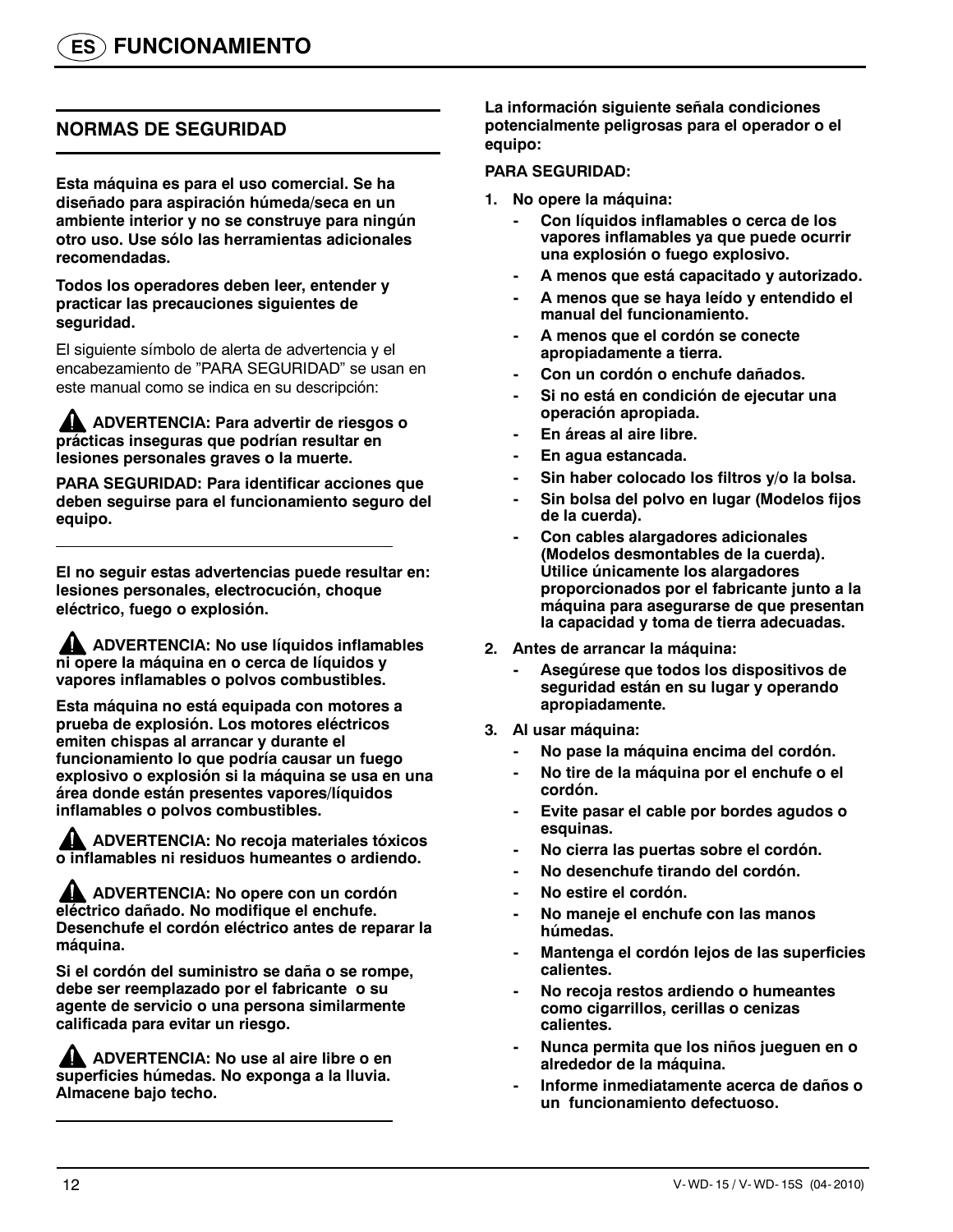- **4. Antes de salir de o reparar la máquina:**
	- **Apague la máquina.**
	- **Desenchufe cordón del tomacorriente de la pared.**

#### **INSTRUCCIONES PARA REALIZAR LA TOMA DE TIERRA**

**La máquina debe estar conectada a una toma de tierra. En caso de funcionamiento incorrecto o avería de la máquina, la toma de tierra proporciona el camino de menor resistencia a la corriente eléctrica reduciendo de este modo el riesgo de descarga eléctrica. La máquina está equipada con un cable y enchufe con toma de tierra. Conecte el enchufe en un enchufe apropiado correctamente instalado de acuerdo con los normas y ordenanzas locales.**



### **ADHESIVOS DE SEGURIDAD**

Los adhesivos de seguridad se encuentran en la posición indicadas a continuación. Sustituya los adhesivos deteriorados o ilegibles.

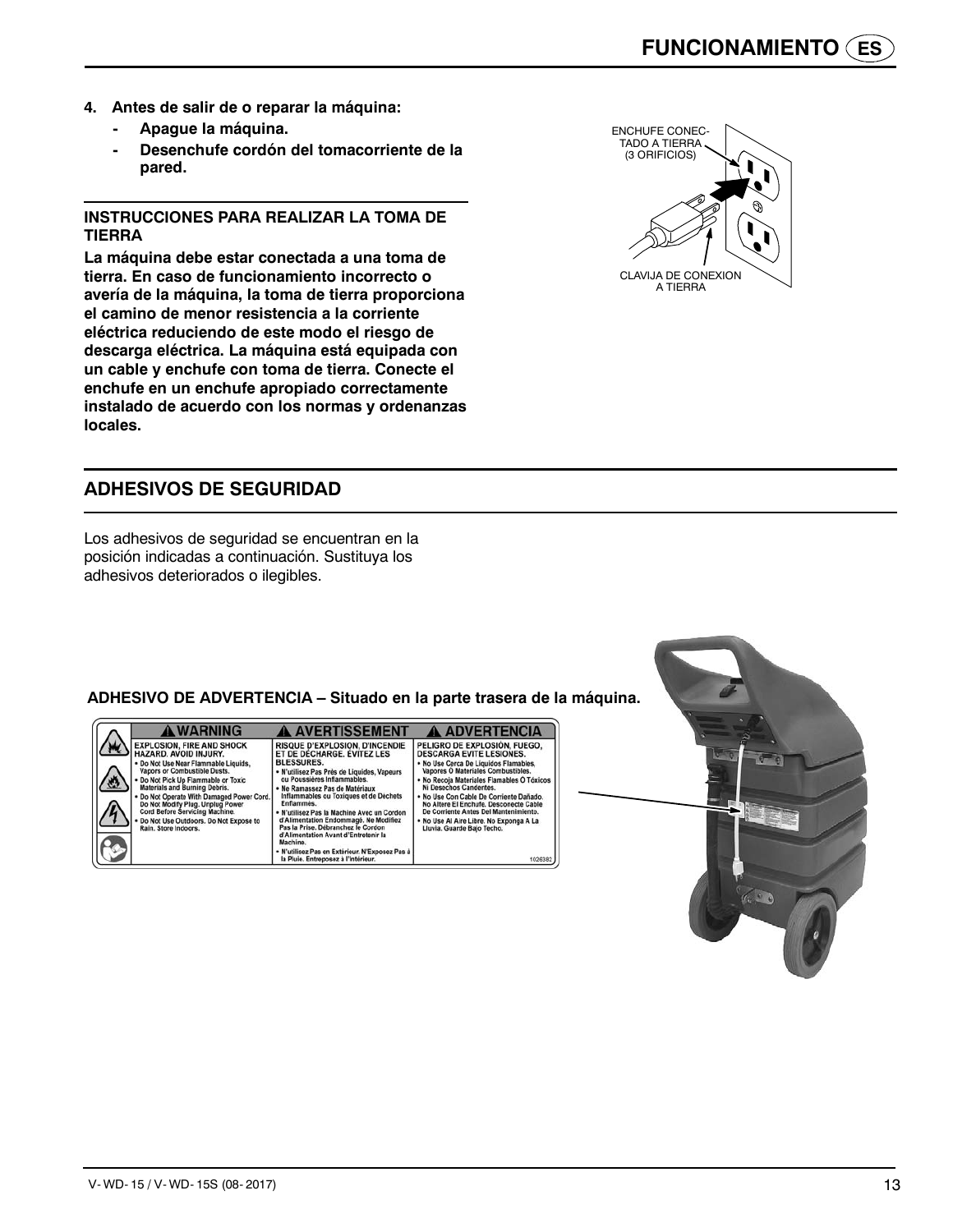### **COMPONENTES DE LA MAQUINA**

- 1. Revise si la caja tiene señales de estar dañada. Reporte cualquier daño al transportista.
- 2. Revise el contenido de la caja para asegurarse de que contenga todos los accesorios. Póngase en contacto con el distribuidor en caso de no haber recibido todos los accesorios.



- 1. 1 Machine
- 2. 1 Manguera de aspiración de 10 pies / 3 m para ser utilizada con los accesorios
- 3. 1 Bolsa recolectora de papel
- 4. 1 Bolsa recolectora de tela
- 5. 1 Cable de corriente de 50 pies / 15 m

#### ACCESORIOS OPCIONALES:



- 1. 190108 27 in / 68 cm Rasqueta de caucho 190972 - 33 in / 84 cm Rasqueta de caucho 190958 - 40 in / 100 cm Rasqueta de caucho
- 2. 605178 Kit de herramientas para suelo mojado / seco
- 3. 190142 Kit de herramientas de suelo estándar
- 4. 190928 Kit de herramientas de suelo húmedo

#### **JUEGO OPCIONAL DE RASQUETA DE CAUCHO**

#### **PARA SU SEGURIDAD: Desenchufe la máquina antes de revisarla. Utilice repuestos suministrados o aprobados por el fabricante.**

- 1. Vacíe el tanque de recuperación.
- 2. Saque las bolsas recolectoras.
- 3. Incline la máquina hacia atrás.
- 4. Saque (2) pernos y arandelas que están en la parte inferior de la máquina.
- 5. Instale la ménsula de montaje de la rasqueta de caucho *(incluida con el juego).* Vuelva a colocar los pernos y las arandelas *(Figura 1).*



**FIG. 1**

6. Fije la rasqueta de caucho en la ménsula de montaje. Use (2) pasadores *(Figura 2).*



**FIG. 2**

7. Coloque la aspiradora en posición vertical.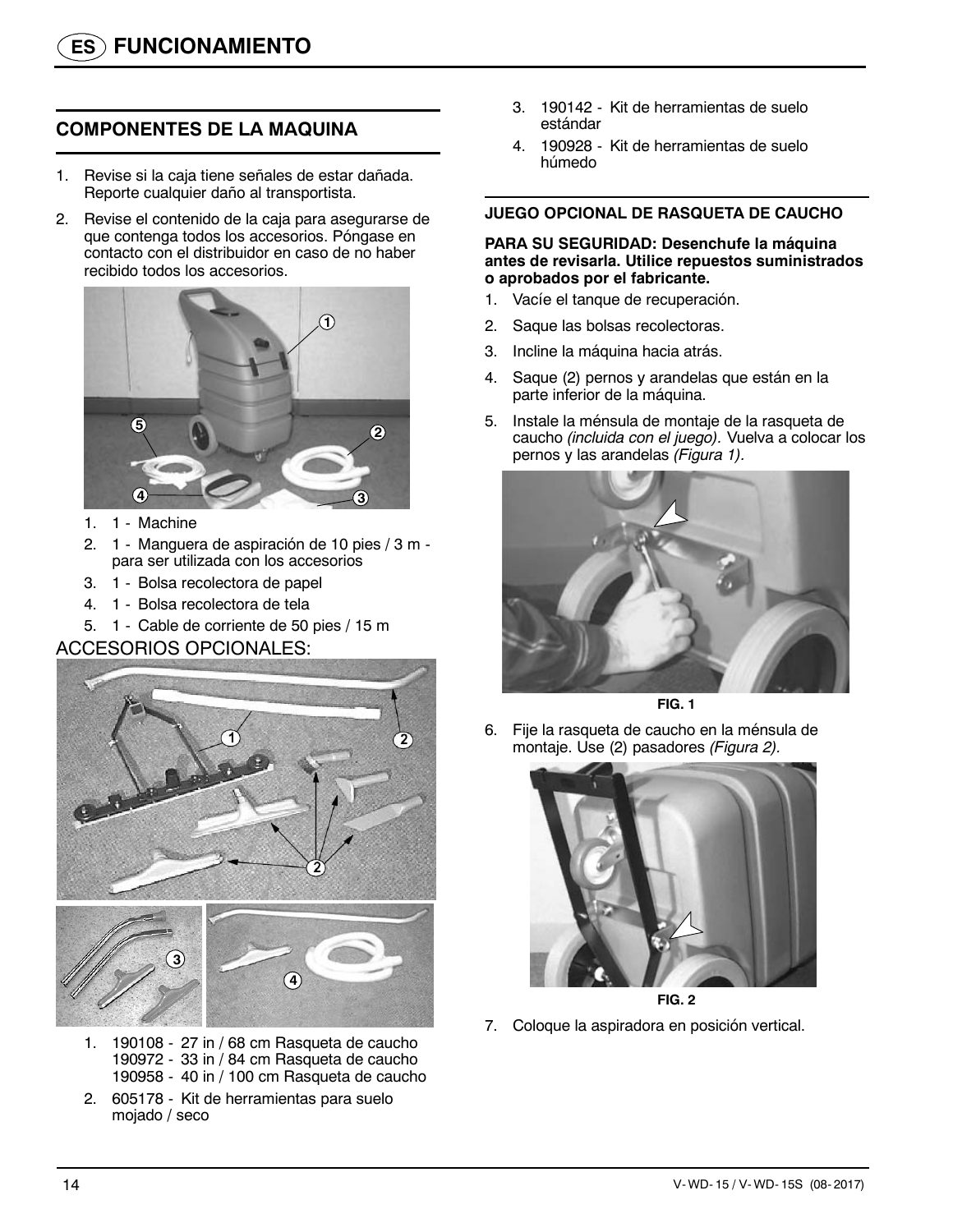8. Introduzca un espaciador en el orificio del pedal como se muestra. Coloque el pedal entre los dos orificios en la ménsula e introduzca el tornillo de cabeza hexagonal a través de la ménsula y del pedal. Fíjelo con una arandela y una tuerca (*Figura 3).*



9. Introduzca el pedal entre los dos brazos de montaje en la parte posterior de la máquina. Alinee e introduzca el pasador a través de los brazos y la ranura del pedal *(Figura 4).*



**FIG. 4**

10. Una el conjunto de la rasqueta de caucho a la ménsula. Use (2) tornillos de mariposa para fijarlo *(Figura 5).*



**FIG. 5**

11. Conecte la manguera de aspiración de 46 pulg / 117 cm al conjunto de la rasqueta de caucho y al cuello de la tapa de la máquina *(Figura 6).*



**FIG. 6**

#### **ACCESORIOS OPCIONALES**

- 1. Introduzca una manguera de aspiración de 10 pies / 3 m en el cuello de la tapa de la aspiradora.
- 2. Conecte el accesorio opcional deseado a la manguera de aspiración *(Figura 7).*



**FIG. 7**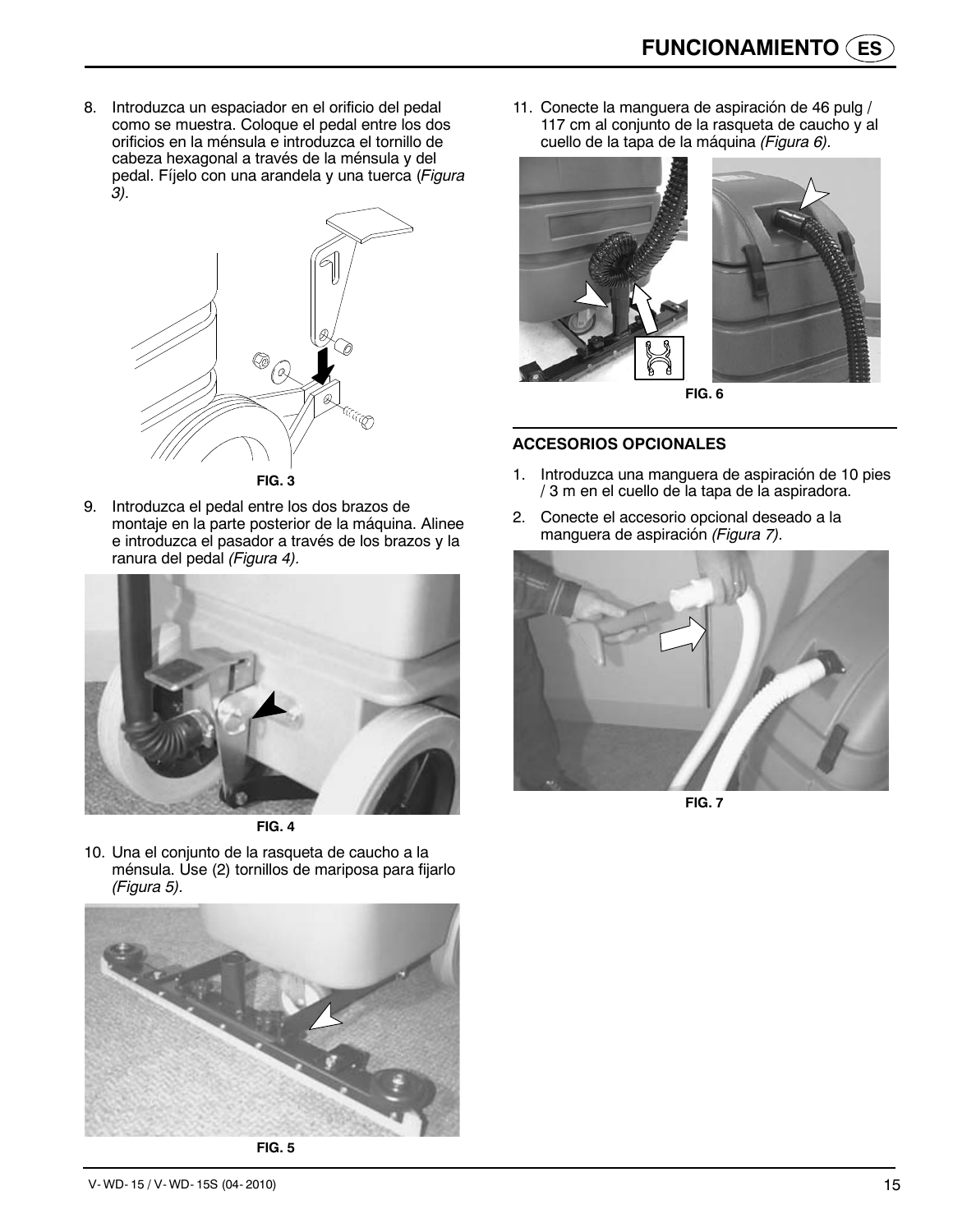### **FUNCIONAMIENTO DE LA MÁQUINA**

**PARA SU SEGURIDAD: No utilice la máquina salvo que haya leído y comprendido el manual del operario.**

Conecte el cable eléctrico en un tomacorriente que tenga conexión a tierra *(Figura 8).*

**ADVERTENCIA: No utilice la máquina si el cable eléctrico está deteriorado. No modifique el enchufe. Desconecte el cable eléctrico antes de revisar la máquina.**



#### **FIG. 8**

**PARA SU SEGURIDAD: No utilice la máquina salvo que el cable eléctrico esté conectado a una toma de tierra que funcione correctamente.**

**PARA SU SEGURIDAD: Evite pasar el cable por bordes agudos o esquinas cuando utilice la máquina. No estire demasiado el cable. Tenga cuidado de no pillar el cable eléctrico al cerrar puertas. No desenchufe la máquina tirando del cable. Mantenga el cable alejado de superficies calientes.**

#### **ASPIRACIÓN DE LÍQUIDOS**

**ADVERTENCIA: No recoja materiales tóxicos o inflamables ni residuos humeantes o ardiendo.**

#### **AN** ADVERTENCIA: No aspire líquidos **inflamables, ya que éstos pueden causar explosiones o incendios.**

*NOTA: Esta máquina está equipada con un flotador que detiene automáticamente la entrada de agua cuando se llena el tanque de recuperación. Vacíe el tanque de inmediato cuando se detenga el flujo de agua. Esto evita daños al sistema de aspiración.*

*NOTA: Siempre revise para asegurarse de haber quitado la bolsa.*

**ATENCIÓN: Si está aspirando líquidos que pudieran causar espuma dentro del tanque de recuperación, utilice un producto químico que evita la formación de espuma para eliminarla. La espuma NO cierra el flotador automático, y ocasiona daños al motor del sistema de aspiración. Los daños causados por espuma NO están cubiertos por la garantía.**

#### **Aspiración De Líquidos Con La Rasqueta De Caucho:**

1. Abra la tapa del tanque de recuperación y saque la bolsa recolectora del tanque *(Figura 9).*





2. Baje la rasqueta de caucho al piso, empuje ligeramente el pedal hacia adelante para soltar la rasqueta de su posición de transporte *(Figura 10).*



**FIG. 10**

3. Encienda la máquina con el interruptor de encendido y comience a aspirar. La rasqueta de caucho aspira el líquido al moverse tanto hacia adelante como hacia atrás.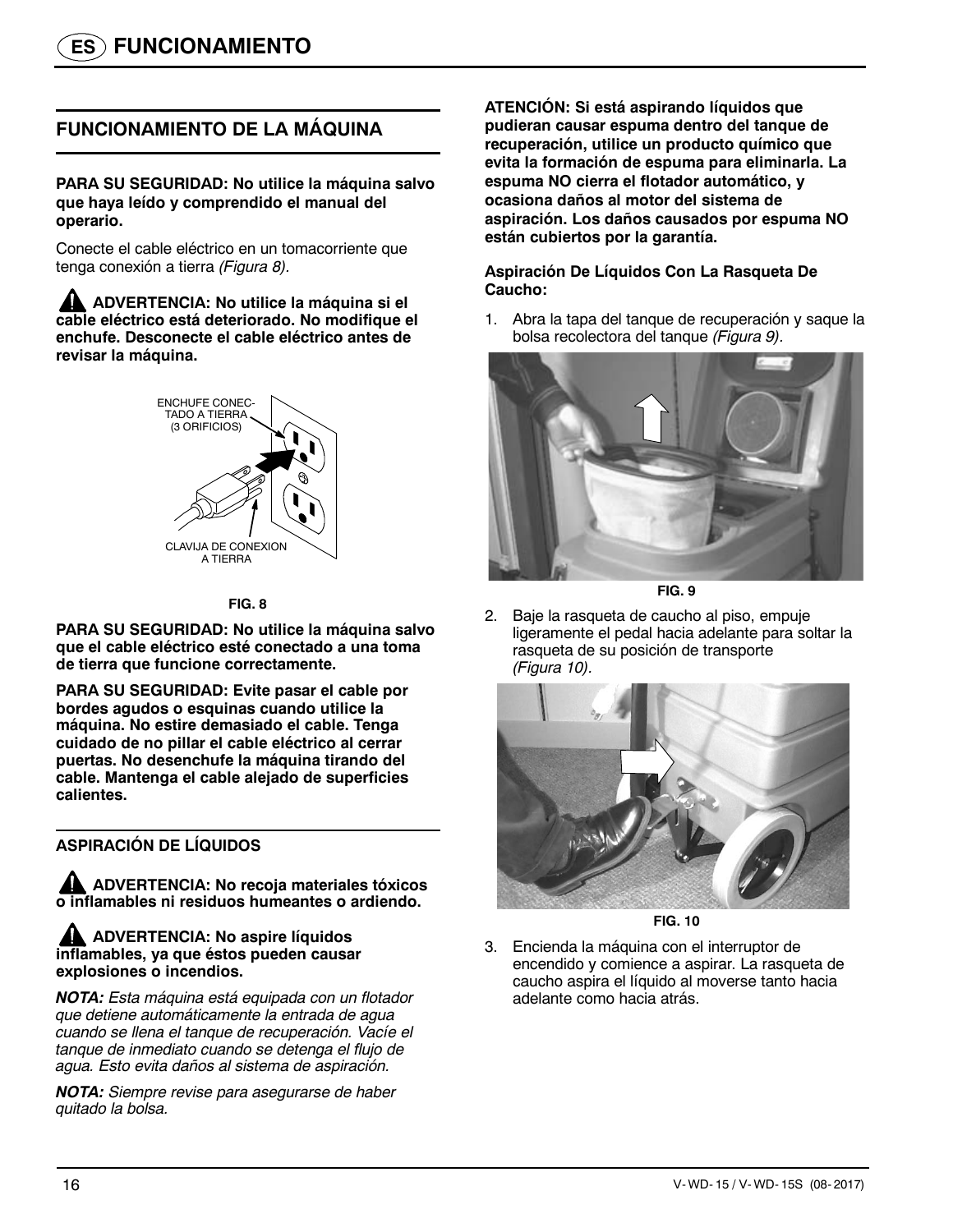4. Para subir la rasqueta de caucho, oprima el pedal hacia abajo hasta que la rasqueta quede fija en la posición de transporte *(Figura 11).*



**FIG. 11**

#### **Aspiración De Líquidos Con Accesorios:**

- 1. Abra la tapa del tanque de recuperación y saque la bolsa recolectora *(Figura 9).*
- 2. Coloque el accesorio adecuado en la manguera de aspiración y encienda la máquina con el interruptor de encendido. Use los accesorios en forma normal.

#### **PARA VACIAR EL TANQUE DE RECUPERACIÓN**

- 1. Lleve la máquina a la coladera más cercana.
- 2. Saque la manguera de descarga de su soporte, gire el tapón roscado y vacie. Levante la manguera para detener el flujo de agua.
- 3. Cuando el tanque de recuperación esté vacío, abra la tapa y enjuague el tanque con agua limpia para evitar los malos olores.
- 4. Vuelva a colocar el tapón roscado en la manguera de descarga y vuelva a colocar la manguera en el soporte *(Figura 12).*



**FIG. 12**

*NOTA: Asegúrese de que el tapón roscado de la manguera de descarga quede apretado para evitar pérdidas de succión.*

### **ASPIRACIÓN EN SECO**

#### **ADVERTENCIA: No recoja materiales tóxicos o inflamables ni residuos humeantes o ardiendo.**

*NOTA: Siempre revise que haya una bolsa recolectora en la máquina. Cambie la bolsa si está dañada o llena.*

1. Coloque una bolsa recolectora de tela en el tanque de recuperación y asegúrese de que la orilla selle correctamente contra la orilla del tanque *(Figura 13).*

*NOTA: Para poder desechar fácilmente la basura y para que la bolsa recolectora de tela dure más tiempo, coloque una bolsa recolectora de papel dentro de la bolsa de tela y meta la orilla superior de la bolsa de papel alrededor del anillo exterior de la bolsa de tela.*



**FIG. 13**

- 2. Cierre la tapa y los pestillos.
- 3. Encienda el interruptor y use los accesorios en forma normal.

*NOTA: Se puede utilizar la rasqueta de caucho para recoger partículas finas (polvo, arena, aserrín, etc.). No se recomienda usar la rasqueta de caucho para recoger basura normal.*

4. Revise la bolsa periódicamente para ver si está llena. Vacíe la bolsa cuando se llene a 3/4 de su capacidad, para que la máquina aspire mejor.

**ATENCIÓN: Nunca usa una bolsa recolectora de papel sin tener la bolsa recolectora de tela en su lugar. No use varias veces la misma bolsa de papel. Siempre deséchelas. Asegúrese de que haya una bolsa en su lugar antes de aspirar en seco. Al aspirar en seco sin una bolsa en su lugar se daña el motor de la aspiradora. Estos daños NO están cubiertos por la garantía.**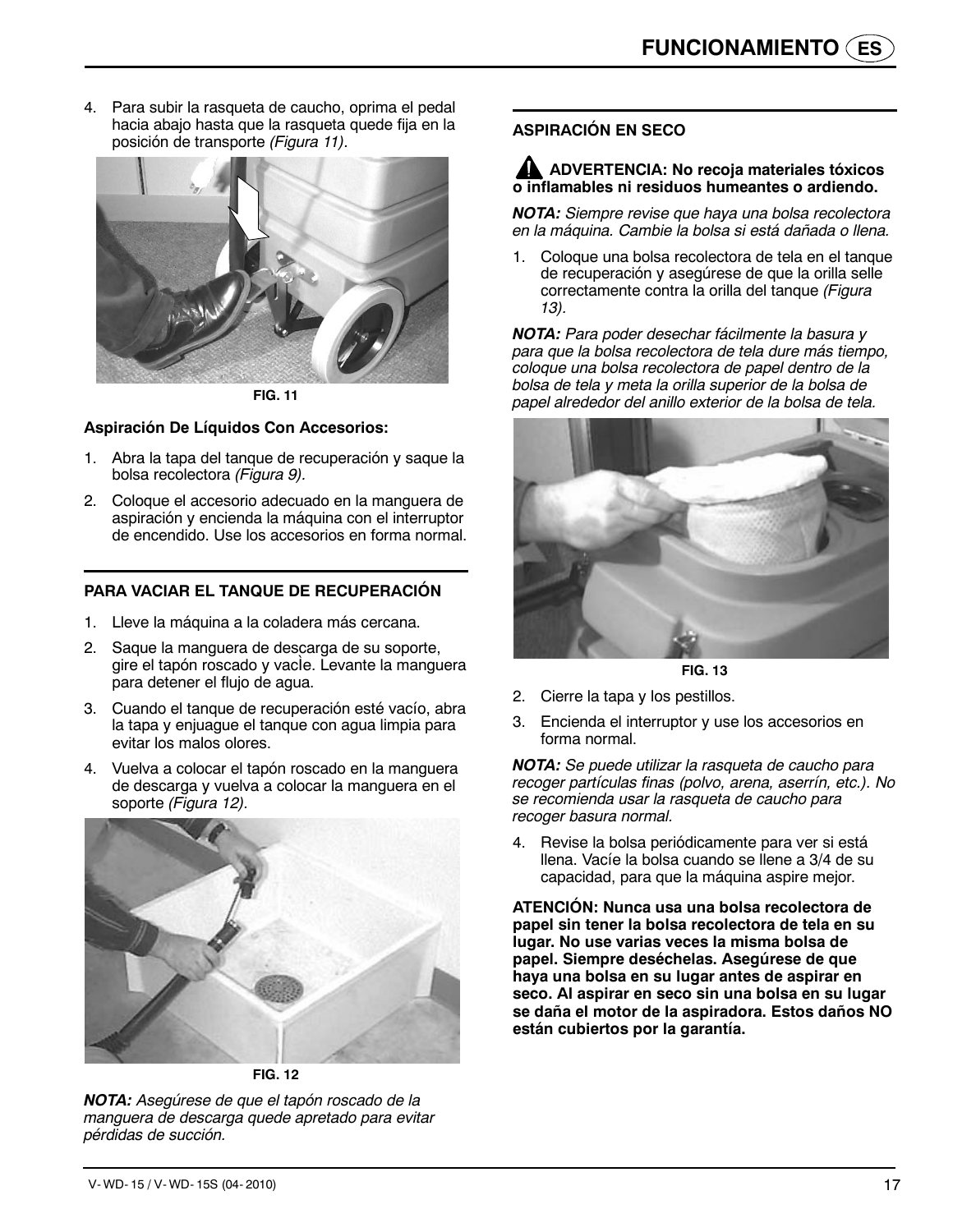### **MANTENIMIENTO DE LA MÁQUINA**

Para mantener la máquina en buenas condiciones de funcionamiento bastará realizar las operaciones de mantenimiento diarias, semanales o mensuales de la máquina

#### **ADVERTENCIA: Desconecte el cable eléctrico antes de revisar la máquina.**

1. Limpie el filtro secundario semanalmente. Golpéelo ligeramente o sople para eliminar el polvo acumulado. NO limpie el filtro con agua o con algún solvente. El filtro debe estar en el motor de aspiración como se muestra. Cambie el filtro cuando sea necesario. *(Figura 14)*



**FIG. 14**

2. Lave la bolsa recolectora de tela a mano con un detergente ligero, según sea necesario. Deje que la bolsa se seque por completo antes de volver a colocarla. De esta forma mantiene una buena succión.

#### **ATENCIÓN: El motor sufrirá una sobrecarga si los filtros o la manguera de aspiración están bloqueados.**

3. La rejilla del flotador del tanque de recuperación debe ser limpiada diariamente. Saque el conjunto de la malla del flotador de cierre levantándolo fuera del tanque *(Figura 15)*. Asegúrese de volver a colocar la malla de forma que quede fija*.*



**FIG. 15**

**ATENCIÓN: Siempre debe haber una malla del flotador de cierre en su lugar antes de aspirar. Mientras aspira lÌquidos, la malla del flotador protege al motor de aspiración contra el agua. Mientras aspira en seco, la malla del flotador de cierre puede ofrecer cierta protección al motor de aspiración contra partículas grandes, en caso de que la bolsa recolectora de tela llegara a romperse.**

- 4. Una vez al mes, rocíe los rodamientos de bolas en las rueditas orientables delanteras con silicona.
- 5. Limpie las hojas del conjunto de la rasqueta de caucho con un trapo siempre que comiencen a dejar marcas en el piso. Cambie las hojas cuando se desgasten.
- 6. Limpie el exterior de la máquina con un trapo y una solución ligera de detergente.
- 7. Revise regularmente si la manguera de aspiración tiene orificios, extremos sueltos o basura atorada.
- 8. Controle si el cable eléctrico está deteriorado, sustitúyalo si así fuera. Guarde el cable enrollado después de cada uso.

**ADVERTENCIA: No opere con un cordón eléctrico dañado. No modifique el enchufe. Desenchufe el cordón eléctrico antes de reparar la máquina.**

**Si el cordón del suministro se daña o se rompe, debe ser reemplazado por el fabricante o su agente de servicio o una persona similarmente calificada para evitar un riesgo.**

9. Mensualmente, revise las escobillas del motor de aspiración para ver si están desgastadas. Cámbielas cuando midan menos de 0.38 plg / 10 mm de largo.

**PARA SU SEGURIDAD: Todas las reparaciones deben ser realizadas por una persona de servicio calificada.**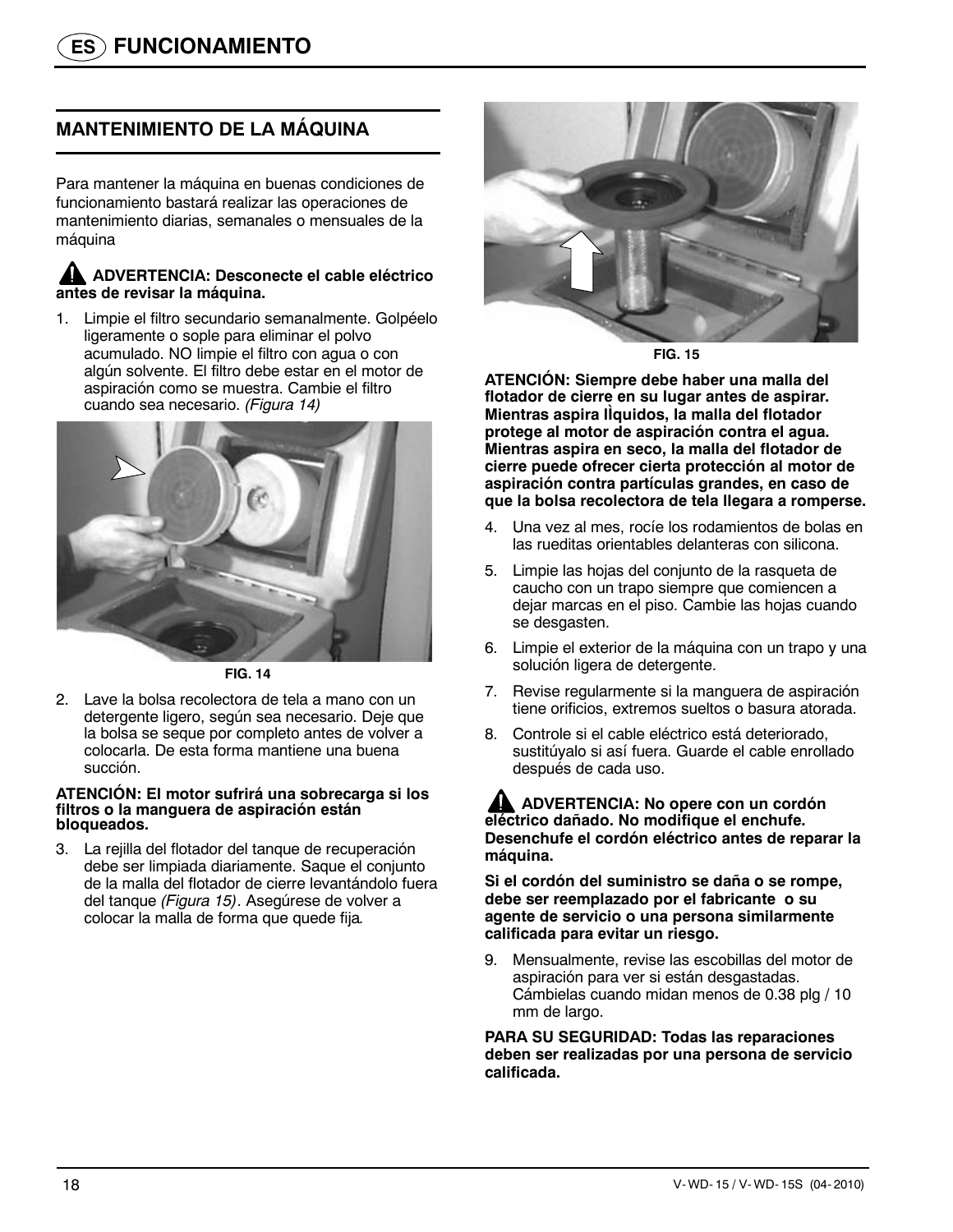### **ALMACENAMIENTO DE LA MÁQUINA**

Antes de almacenar la máquina, asegúrese de vaciar y enjuagar el tanque de recuperación. Almacene la máquina en una área seca sin el conjunto de la rasqueta de caucho. Abra la tapa del tanque de

### **RESOLUCIÓN DE PROBLEMAS**

recuperación para que circule el aire. No permita que la máquina llegue a congelarse.

**ADVERTENCIA: No use al aire libre o en superficies húmedas. No exponga a la lluvia. Almacene bajo techo.**

| <b>PROBLEMA</b>                                         | <b>CAUSA</b>                                                             | <b>SOLUCIÓN</b>                                                                     |
|---------------------------------------------------------|--------------------------------------------------------------------------|-------------------------------------------------------------------------------------|
| La máquina no funciona.                                 | El interruptor de encendido está en la<br>posición de apagado (OFF).     | Cologue el enterruptor en la posición<br>de encendido (ON).                         |
|                                                         | La aspiradora no está conectada en<br>un tomacorriente.                  | Conecte la máquina a un<br>tomacorriente.                                           |
|                                                         | No funciona el interruptor de<br>encendido.                              | Llame al centro de servicio.                                                        |
|                                                         | El cableado está defectuoso.                                             | Llame al centro de servicio.                                                        |
|                                                         | El cable de corriente está defectuoso.                                   | Llame al centro de servicio.                                                        |
|                                                         | El cortacircuito automático del edificio<br>se abrió.                    | Restablezca el circuito.                                                            |
|                                                         | El motor de aspiración se<br>sobrecalentó.                               | Busque alguna obstrucción. Deje que<br>el motor se enfríe durante 20 minutos.       |
|                                                         | El motor de aspiración está<br>defectuoso.                               | Llame al centro de servcio.                                                         |
| La máquina no aspira o tiene muy                        | La manguera está tapada.                                                 | Destape la manguera.                                                                |
| baja succión.                                           | La manguera tiene orificios.                                             | Cambie la manguera.                                                                 |
|                                                         | La entrada está tapada.                                                  | Quite la manguera y limpie la<br>obstrucción.                                       |
|                                                         | El tapón roscado de la manguera de<br>descarga está suelto o abierto.    | Apriete el tapón roscado.                                                           |
|                                                         | Algún empaque, o junta obturadora,<br>está desgastado y se fuga el aire. | Revise todos los empaques, o juntas<br>obturadoras, y cámbielos si es<br>necesario. |
|                                                         | El tanque de recuperación o la bolsa<br>están llenos.                    | Vacíe el tanque o la bolsa.                                                         |
| El conjunto de la rasqueta de<br>caucho no recoge bien. | Hay basura atorada bajo la hoja de la<br>rasqueta.                       | Limpie la hoja.                                                                     |
|                                                         | Las hojas están desgastadas.                                             | Cambie las hojas.                                                                   |
|                                                         | La manguera de aspiración en la<br>rasqueta de caucho está suelta.       | Fije la manguera en las rasqueta.                                                   |
|                                                         | El tanque de recuperación está lleno.                                    | Vacíe el tanque.                                                                    |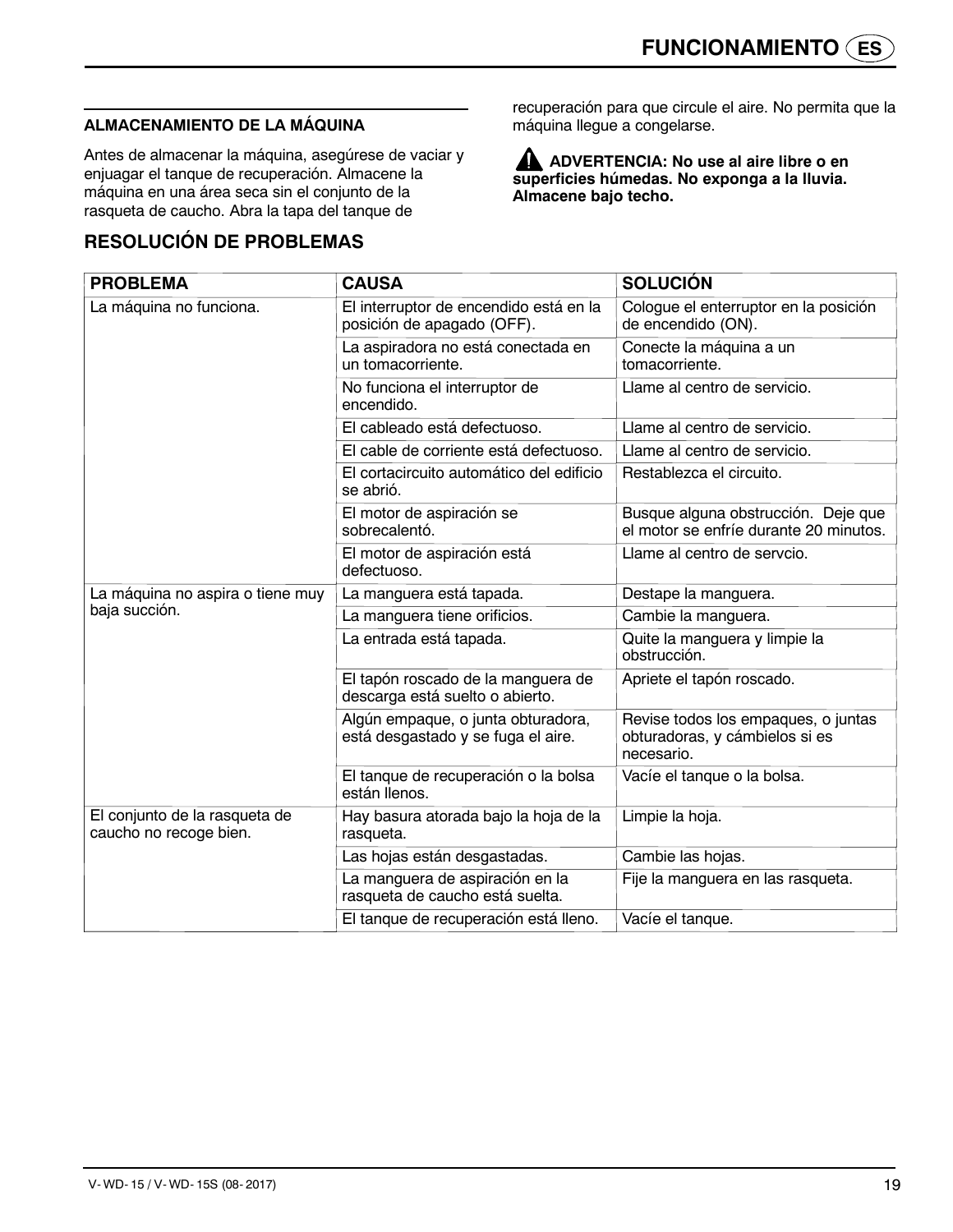### **ESPECIFICACIONES**

| <b>MODELO NUMERO</b>                                       | V-WD-15 / V-WD-15S                                         |
|------------------------------------------------------------|------------------------------------------------------------|
| <b>LONGITUD</b>                                            | 29 pulg / 740 mm                                           |
| <b>ANCHURA</b>                                             | 15.5 pulg / 390 mm                                         |
| <b>PESO</b>                                                | 44 lb / 20kg                                               |
| <b>MOTOR DE ASPIRACIÓN</b>                                 | 8.5 amps, 1.3 hp, 120V, 980 watts                          |
| LONGITUD DE CABLE DE CORRIENTE                             | 50 ft / 15 m                                               |
| ANCHURA DE EL JUEGO DE<br>RASQUETA DE CAUCHO<br>(OPCIONAL) | 27 pulg / 690 mm,<br>33 pulg / 840 mm,<br>40 pulg / 990 mm |
| ELEVACIÓN DE AGUA                                          | 92 pulg / 2340 mm                                          |
| CAPADIDAD DEL TANQUE DE RECUPERACIÓN                       | 15 gal / 57 L                                              |
| CAPIDAD DE BOLSA DE ASPIRACIÓN                             | .3 <sub>bu</sub>                                           |
| NIVEL DE RUIDO EN<br>DECIBELIOS A LA ALTURA DEL OPERARIO   | 80.5 dBA                                                   |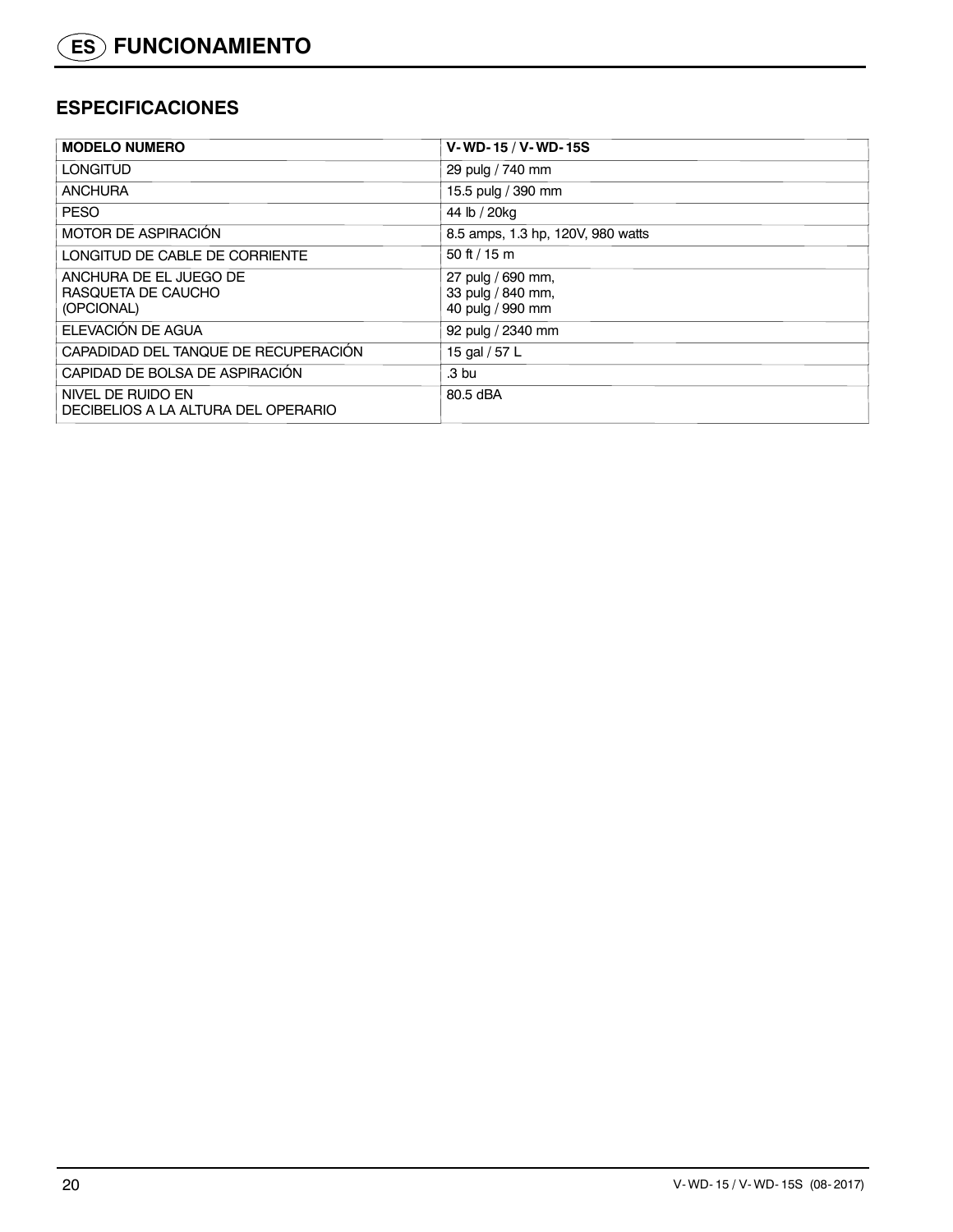Ce manuel accompagne chaque nouveau modèle. Il contient les instructions de fonctionnement et d'entretien nécessaires.



**Lisez ce manuel dans son intégralité et familiarisez-vous avec la machine avant de l'utiliser ou de l'entretenir.**

Cette machine vous fournira d'excellents services. Toutefois, vous obtiendrez les meilleurs résultats pour un prix de revient minimum si:

- La machine est manipulée avec un certain soin.
- La machine fait l'objet d'un entretien régulier conformément aux instructions d'entretien de ce manuel.
- L'entretien de la machine est effectué avec des pièces fournies par le fabricant ou des pièces équivalentes.

Pour consulter, imprimer ou télécharger le manuel le plus récent, rendez- vous à l'adresse www.tennantco.com/manuals.

#### **DÉBALLAGE DE LA MACHINE:** Vérifiez

soigneusement si le carton ne présente pas de dommages. Signalez immédiatement tout dommage au transporteur.



#### **PROTECTION DE L'ENVIRONNEMENT**

Veuillez éliminer les matériaux d'emballage et les composants usagés de l'appareil de manière à protéger l'environnement, conformément aux règlements locaux concernant l'élimination des déchets.

N'oubliez pas de toujours recycler.

**DONNÉES DE LA MACHINE**

À remplir au moment de l'installation à titre de référence. Modèle n° -

N° série -

Date d'installation -

### **TABLE DES MATIÈRES**

### **MESURES DE SÉCURITÉ 22 ................... ÉTIQUETTE DE MISE EN GARDE 23 ............ COMPOSANTS DE LA MACHINE 24 ............ MISE EN SERVICE DE LA MACHINE .......... 24 FONCTIONNEMENT DE L'APPAREIL 26 ......... ENTRETIEN DE LA MACHINE 28 ............... DÉPISTAGE DES PANNES** ..................... 29 **DONNÉES TECHNIQUES 29 ...................**

**Tennant Company**

PO Box 1452 Minneapolis, MN 55440 USA Phone: (800) 553- 8033

www.tennantco.com www.nobles.com

Les spécifications et pièces sont susceptibles de modification sans préavis.

Copyright © 2010, 2013, 2017 TENNANT Company. Tous droits réservés.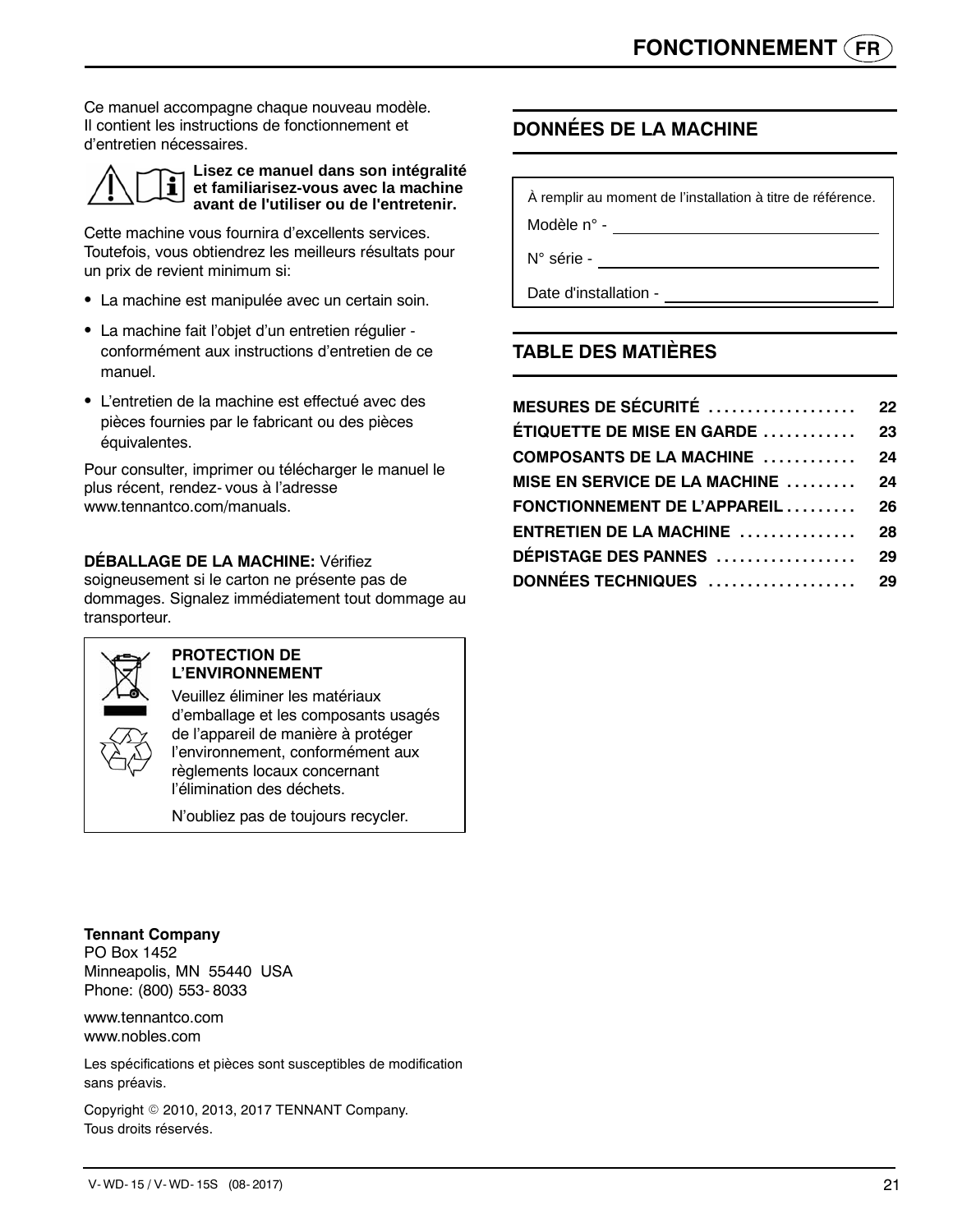### **MESURES DE SÉCURITÉ**

**Cette machine est conçue pour un usage commercial. Elle est conçue pour une aspiration à sec/humide dans un environnement intérieur et ne convient pas à un quelconque autre usage. Utilisez uniquement les accessoires recommandés.**

**Tous les opérateurs sont tenus de lire et comprendre les consignes de sécurité suivantes et de se familiariser avec celles- ci.**

Le symbole de mise en garde suivant et l'en- tête « POUR VOTRE SECURITE » sont utilisés tout au long de ce manuel comme indiqué dans leur description:

AN **MISE EN GARDE : identifie la présence de dangers ou les opérations dangereuses susceptibles de blesser grièvement ou de provoquer la mort.**

**POUR VOTRE SECURITÉ : identifie les instructions qui doivent être suivies afin de garantir la sécurité lors de l'utilisation de l'équipement.**

**Le fait d'ignorer ces avertissements peut entraîner : des blessures personnelles, une électrocution, un choc électrique, un incendie ou une explosion.**

**MISE EN GARDE : N'utilisez pas de liquides inflammables ou n'utilisez pas la machine dans ou près de liquides ou vapeurs inflammables ou poussières combustibles.**

**Cette machine n'est pas équipée d'un moteur protégé contre les explosions. Le moteur électrique émet des étincelles au moment du démarrage et pendant son fonctionnement, ce qui peut entraîner un incendie instantané ou une explosion si la machine est utilisée dans une zone où des vapeurs/liquides inflammables ou des poussières combustibles, sont présents.**

**MISE EN GARDE : Ne ramassez pas de matériaux inflammables ou toxiques, de déchets enflammés ou fumants.**

**ANDISE EN GARDE : N'utilisez pas la machine avec un cordon d'alimentation endommagé. Ne modifiez pas la prise. Débranchez le cordon d'alimentation avant d'entretenir la machine.**

**Si le cordon d'alimentation est endommagé ou rompu, il doit être remplacé par le fabricant ou son agent de maintenance ou toute autre personne qualifiée, afin d'éviter tout danger.**

**MISE EN GARDE : N'utilisez pas en extérieur. N'exposez pas à la pluie. Entreposez à l'intérieur.**

**Les signaux d'information ci- après indiquent les situations potentiellement dangereuses pour l'opérateur ou l'équipement :**

#### **POUR VOTRE SECURITÉ :**

- **1. N'utilisez pas la machine :**
	- **avec des liquides inflammables ou près de vapeurs inflammables, afin d'éviter le risque d'explosion ou d'incendie instantané.**
	- **Si vous n'y êtes pas formé et autorisé.**
	- **Avant d'avoir lu et compris le manuel opérateur.**
	- **Si le cordon n'est pas correctement relié à la terre.**
	- **Avec des cordons ou prises endommagés.**
	- **Si elle n'est pas en bon état de marche.**
	- **À l'extérieur.**
	- **Dans l'eau stagnante.**
	- **Sans sac et/ou filtres dans la machine.**
	- **Avec une rallonge. (Modèles à cordon fixe)**
	- **Avec des rallonges de cordons supplémentaires (Modèles à cordon détachable). Utilisez uniquement les rallonges de cordons équipées avec la machine ; celles- ci possèdent la capacité adéquate et sont reliées à la terre.**
- **2. Avant de mettre en marche la machine :**
	- **Assurez- vous que tous les dispositifs de sécurité se trouvent à leur place et fonctionnent correctement.**
- **3. Lors de l'utilisation de la machine :**
	- **Ne roulez pas sur le cordon avec l'appareil.**
	- **Ne tirez pas la machine par la prise ou le cordon.**
	- **Ne tirez pas le cordon près des bords ou des coins vifs.**
	- **Ne fermez pas de portes sur le cordon.**
	- **Ne débranchez pas l'appareil en tirant sur le cordon.**
	- **N'étirez pas le cordon.**
	- **Ne manipulez pas la prise avec des mains mouillées.**
	- **Éloignez le cordon des surfaces chaudes.**
	- **Ne ramassez pas de déchets enflammés ou fumants, comme des cigarettes, des allumettes ou des cendres chaudes.**
	- **Empêchez les enfants de jouer à proximité de la machine.**
	- **Signalez immédiatement tout dommage occasionné à la machine ou tout mauvais fonctionnement.**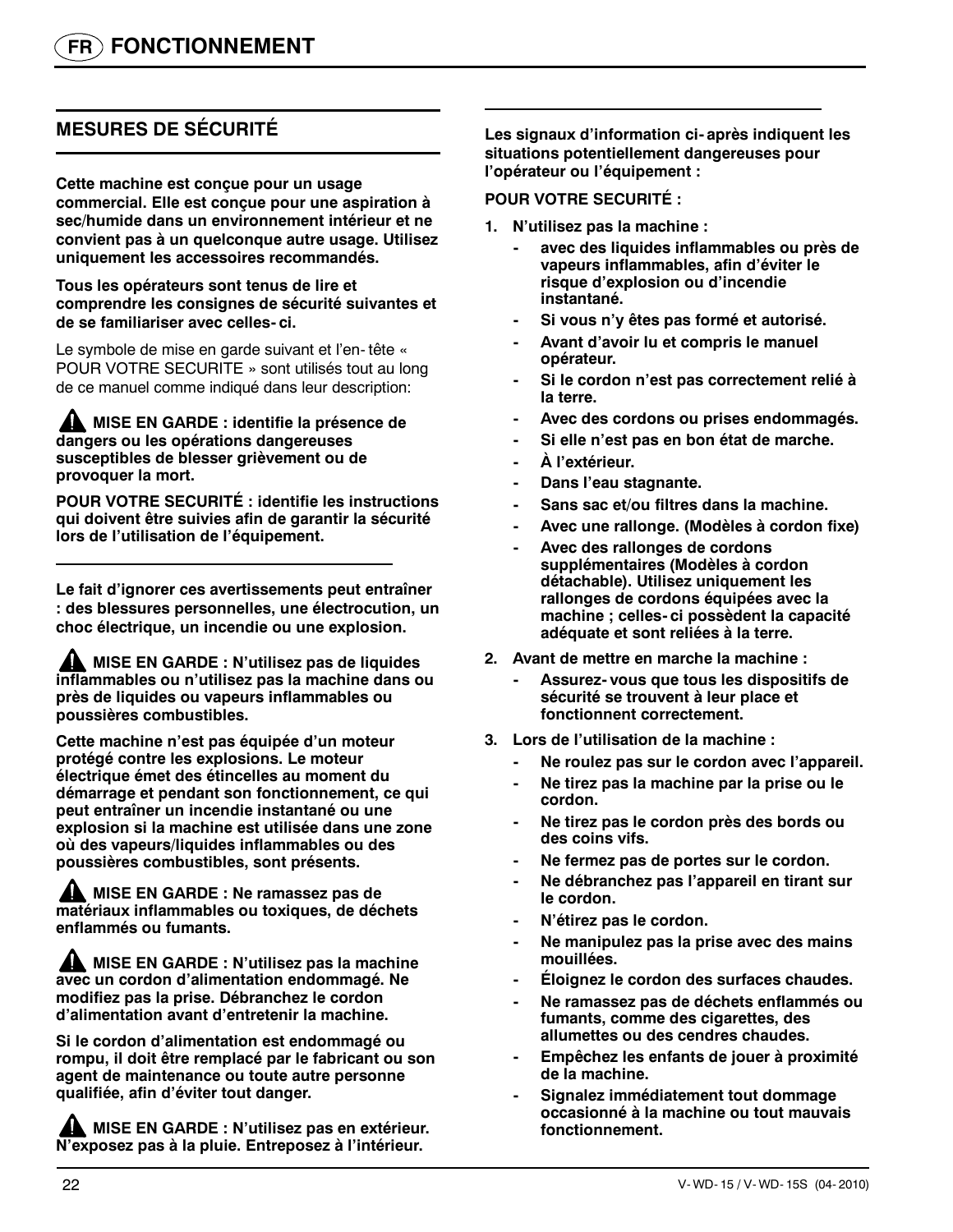- **4. Avant de quitter ou d'entretenir la machine :**
	- **Coupez le contact de la machine.**
	- **Débranchez le cordon de la prise murale.**
- **5. Lors de l'entretien de la machine :**
	- **Débranchez le cordon de la prise murale.**
	- **Utilisez des pièces de rechanges fournies ou agréées par le fabricant.**
	- **Toutes les réparations doivent être effectuées uniquement par un technicien qualifié.**
	- **Ne modifiez pas le design d'origine de la machine.**
- **6. Lors du transport de la machine :**
	- **Demandez de l'aide pour soulever la machine.**
	- **Débranchez le cordon de la prise murale.**
	- **Utilisez des sangles pour arrimer la machine sur le camion ou la remorque.**

#### **INSTRUCTIONS DE MISE À LA TERRE**

**La machine doit être mise à la terre. En cas de dysfonctionnement ou de panne, la mise à la terre offre une voie de moindre résistance au courant électrique, afin de réduire le risque de décharge électrique. Cette machine est équipée d'un cordon muni d'un conducteur de terre principale et d'une fiche avec mise à la terre. La fiche doit être branchée sur une prise appropriée montée correctement, conformément aux réglementations et codes en vigueur au niveau local. Ne supprimez pas la fiche de mise à la terre; si celle- ci manque, remplacez la prise avant d'utiliser la machine.**



### **ÉTIQUETTE DE MISE EN GARDE**

L'étiquette de mise en garde se trouve sur la machine à l'endroit indiqué. Remplacez l'étiquette lorsqu'elle est endommagée ou qu'elle devient illisible.

#### **ETIQUETTE MISE EN GARDE – Située au dos de la machine.A WARNING A AVERTISSEMENT A ADVERTENCIA EXPLOSION, FIRE AND SHOCK**<br>HAZARD. AVOID INJURY. RISQUE D'EXPLOSION, D'INCENDIE<br>ET DE DÉCHARGE. ÉVITEZ LES<br>BLESSURES. PELIGRO DE EXPLOSIÓN, FUEGO,<br>DESCARGA EVITE LESIONES. Do Not Use Near Flammable Liquids,<br>Vapors or Combustible Dusts. No Use Cerca De Líquidos Flamables,<br>Vapores Ó Materiales Combustibles. **SLESSURES.<br>• N'utilisez Pas Près de Liquides, Vapeurs<br>ou Poussières Inflammables.** Do Not Pick Up Flammable or Toxic<br>Materials and Burning Debris. No Recoja Materiales Flamables Ó Tóxicos<br>Ni Desechos Candentes. Ne Ramassez Pas de Matériaux<br>Inflammables ou Toxiques et de Déchets materials and burning betwist<br>Do Not (Nerate With Damaged Power Cord<br>Do Not Modify Plug. Unplug Power<br>Cord Before Servicing Machine. - No Use Con Cable De Corriente Dañado.<br>No Altere El Enchufe. Desconecte Cable<br>De Corriente Antes Del Mantenimiento. Enflammes.<br>N'utilisez Pas la Machine Avec un Cordon<br>d'Alimentation Endommagé. Ne Modifiez<br>Pas la Prise. Débranchez le Cordon<br>d'Alimentation Avant d'Entretenir la Do Not Use Outdoors. Do Not Expose to No Use Al Aire Libre. No Exponga A La<br>Lluvia. Guarde Bajo Techo. Machine.<br>N'utilisez Pas en Extérieur. N'Exposez Pas à<br>la Pluie. Entreposez à l'Intérieur. 10263

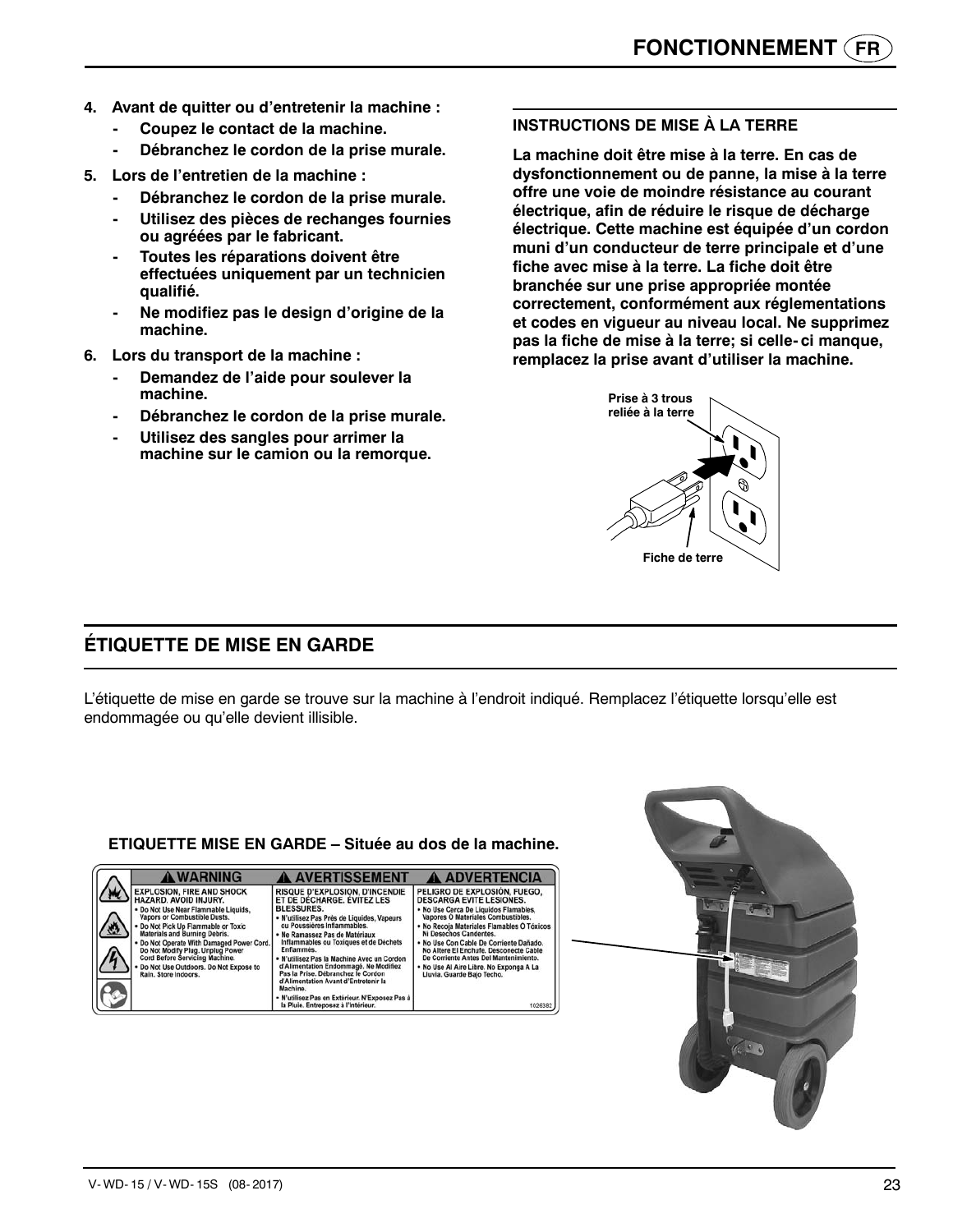### **COMPOSANTS DE LA MACHINE**

- 1. Vérifiez si le carton ne présente pas de dommages. Signalez immédiatement tout dommage au transporteur.
- 2. Vérifiez le contenu du carton pour vous assurer que tous les accessoires sont présents. Contactez le distributeur pour tout élément manquant.



- 1. 1 Machine<br>2. 1 tuyau d'a
- 2. 1 tuyau d'aspiration de 3 m
- 3. 1 Sac aspirateur en papier
- 4. 1 Sac aspirateur en tissu
- 5. 1 Cordon d'alimentation de 15 m

#### ACCESSOIRES OPTIONNELS:





- 1. 190108 27 in / 68 cm Kit de racloire 190972 - 33 in / 84 cm Kit de racloire 190958 - 40 in / 100 cm Kit de racloire
- 2. 605178 Kit d'outils de plancher humide / sec
- 3. 190142 Kit d'outils de plancher standard
- 4. 190928 Kit d'outils de plancher humide

### **MISE EN SERVICE DE LA MACHINE**

#### **KIT DE RACLOIR ACCESSOIRE (OPTION)**

**POUR VOTRE SECURITÉ : Quand vous entretenez la machine, débranchez le cordon de la prise murale. Utilisez des pièces de rechanges fournies ou agrées par le fabricant.**

- 1. Videz le réservoir de récupération.
- 2. Retirez les sacs aspirateur.
- 3. Basculez la machine en arrière.
- 4. Retirez les (2) boulons et les rondelles situés sur le fond de la machine.
- 5. Installez le support de montage du racloir (*fourni avec le kit*). Réinstallez les boulons et les rondelles (*Figure 1*).



6. Fixez le racloir sur le support de montage. Utilisez (2) les vis à œillet et goupilles fendues fournies (*Figure 2).*



**FIG. 2**

7. Posez la machine à la verticale.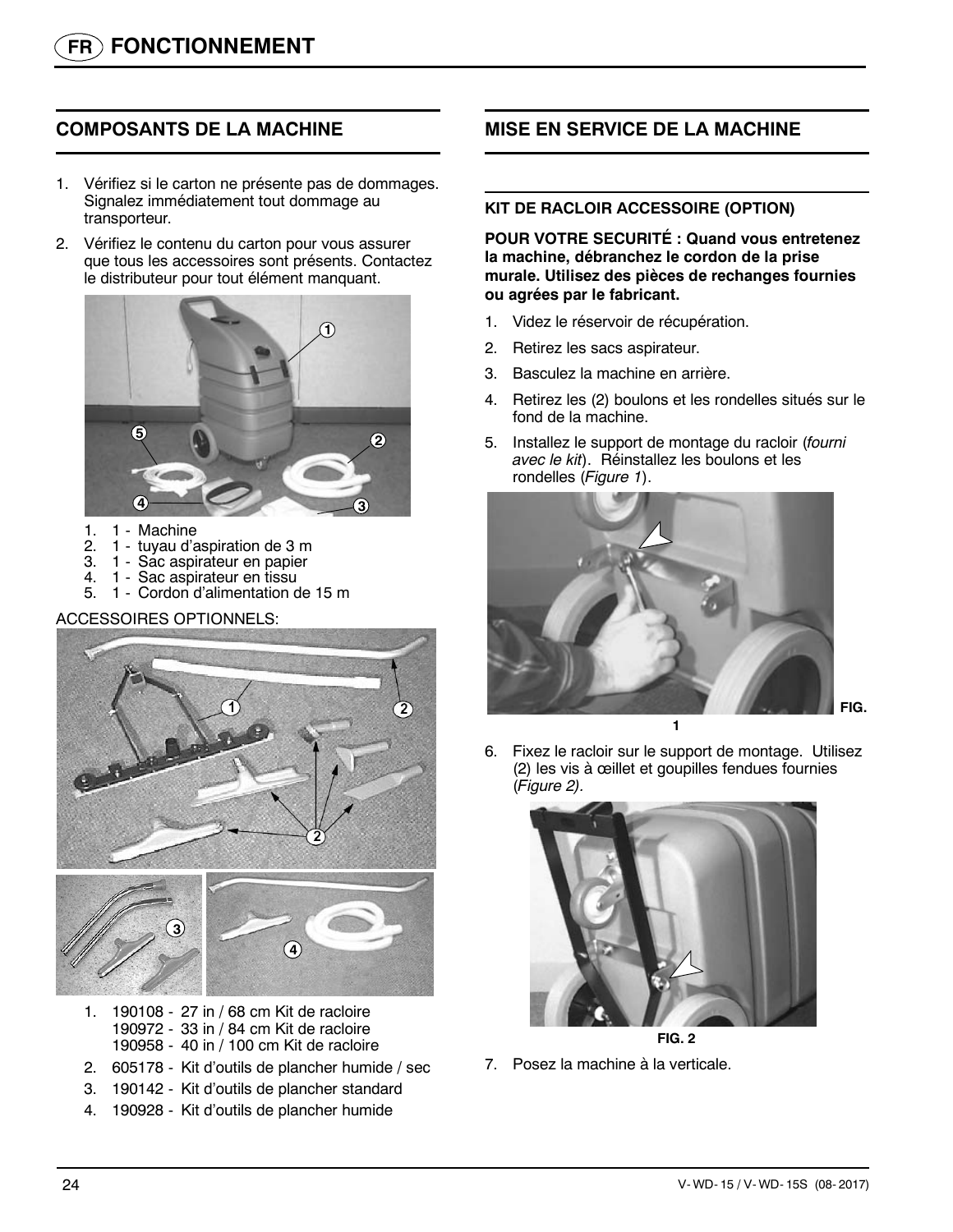8. Insérez l'écarteur dans le trou de la pédale, comme illustré. Placez la pédale entre deux trous du support et faites glisser la vis à tête hexagonale au travers du support et de la pédale. Fixez avec la rondelle et l'écrou *(Figure 3).*



9. Faites coulisser la pédale entre deux bras de montage à l'arrière de la machine. Alignez et insérez la vis à œillet au travers des pattes et de la fente dans la pédale et bloquez la vis avec la goupille fendue *(Figure 4).*



**FIG. 4**

10. Fixez le bloc de racloire sur le support. Utilisez des vis à oreilles (2) pour la fixation *(Figure 5).*



**FIG. 5**

11. Branchez le tuyau d'aspiration de 117 cm sur le bloc de racloir et sur le rebord du couvercle de la machine *(Figure 6).*



**FIG. 6**

#### **ACCESSOIRE**

- 1. Faites glisser le tuyau d'aspiration de 3 m au- dessus du rebord du couvercle d'aspiration.
- 2. Raccordez l'accessoire souhaité sur le tuyau d'aspiration *(Figure 7).*



**FIG. 7**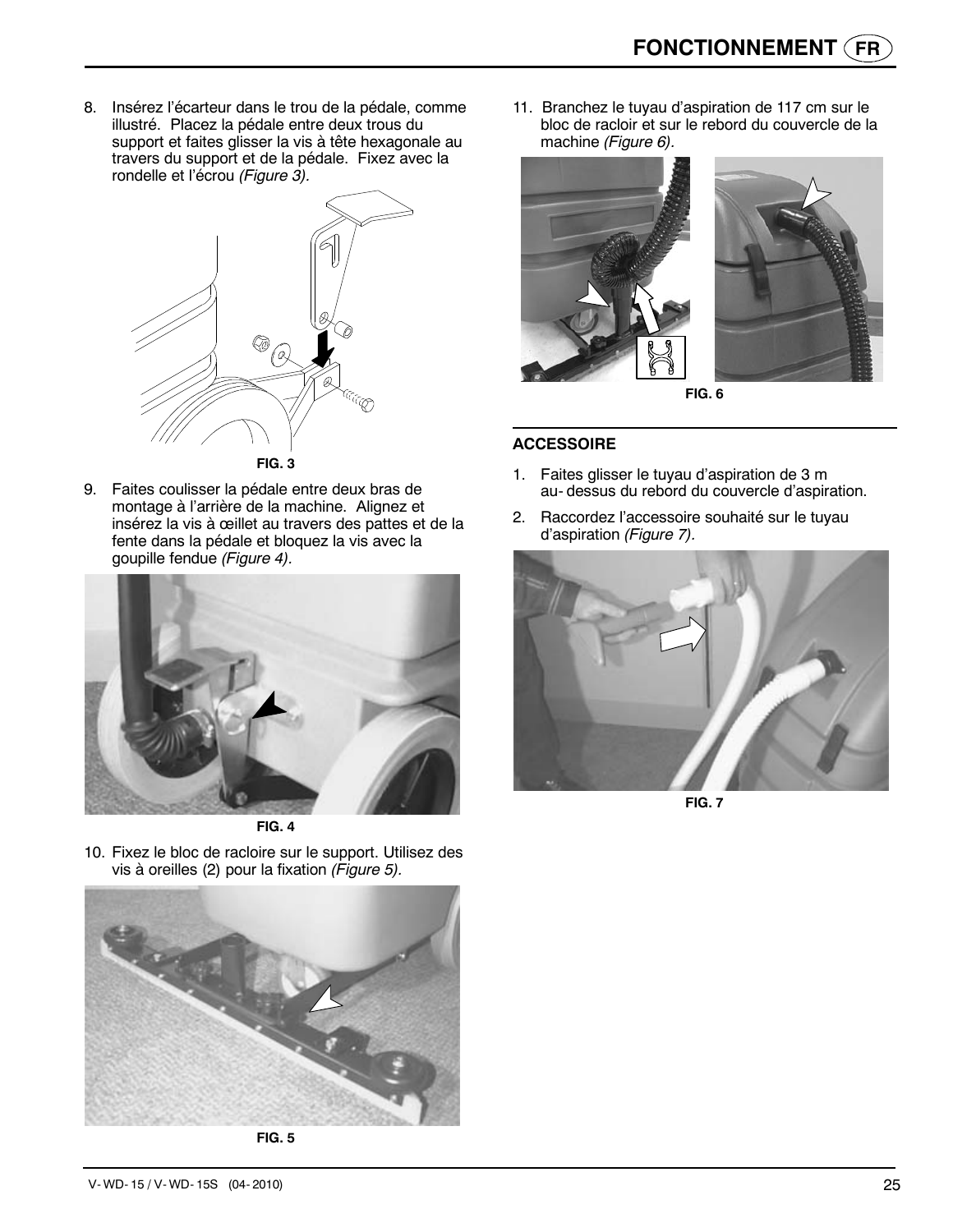### **FONCTIONNEMENT DE L'APPAREIL**

#### **POUR VOTRE SECURITÉ : n'utilisez pas la machine avant d'avoir lu et compris le manuel opérateur.**

Branchez le cordon d'alimentation dans une prise murale reliée à la terre *(Figure 8).*

**MISE EN GARDE : N'utilisez pas la machine avec un cordon d'alimentation endommagé. Ne modifiez pas la prise. Débranchez le cordon d'alimentation avant d'entretenir la machine**



#### **FIG. 8**

**POUR VOTRE SECURITÉ : N'utilisez la machine que si le cordon est correctement relié à la terre.**

**POUR VOTRE SECURITÉ : Quand vous utilisez la machine, ne tirez pas le cordon sur des arêtes ou coins tranchants. N'étirez pas le cordon. Ne fermez pas de portes sur le cordon. Ne débranchez pas l'appareil en tirant sur le cordon. Eloignez le câble des surfaces chaudes.**

#### **ASPIRATION EN MILIEU HUMIDE**

**A** MISE EN GARDE : Ne ramassez pas de **matériaux inflammables ou toxiques, de déchets enflammés ou fumants.**

**ANISE EN GARDE : N'utilisez pas de liquides inflammables ou n'utilisez pas la machine dans ou près de liquides ou vapeurs inflammables ou poussières combustibles.**

**Cette machine n'est pas équipée d'un moteur protégé contre les explosions. Le moteur électrique émet des étincelles au moment du démarrage et pendant son fonctionnement, ce qui peut entraîner un incendie instantané ou une explosion si la machine est utilisée dans une zone où des vapeurs/liquides inflammables ou des poussières combustibles, sont présents.**

*REMARQUE : la machine est équipée d'un flotteur qui arrête automatiquement l'arrivée d'eau lorsque le réservoir de récupération est plein. Videz immédiatement le réservoir lorsque le débit est arrêté. Ceci permet d'éviter un endommagement de l'aspirateur.*

*REMARQUE : Assurez- vous toujours que le sac aspirateur a été retiré.*

**ATTENTION : Si vous aspirez des liquides pouvant entraîner une formation de mousse dans le réservoir de récupération, utilisez un produit chimique antimousse pour éliminer la mousse. La mousse ne provoque PAS automatiquement l'actionnement du flotteur et risque d'endommager le moteur d'aspiration. Les dommages occasionnés par la mousse ne sont PAS couverts par la garantie.**

#### **Aspiration humide avec racloir :**

1. Faites pivoter le réservoir de récupération pour l'ouvrir et retirez le sac aspirateur du réservoir de récupération *(Figure 9).*



**FIG. 9**

2. Abaissez le racloir sur le sol, appuyez légèrement sur la pédale pour désenclencher la position de transport *(Figure 10).*



**FIG. 10**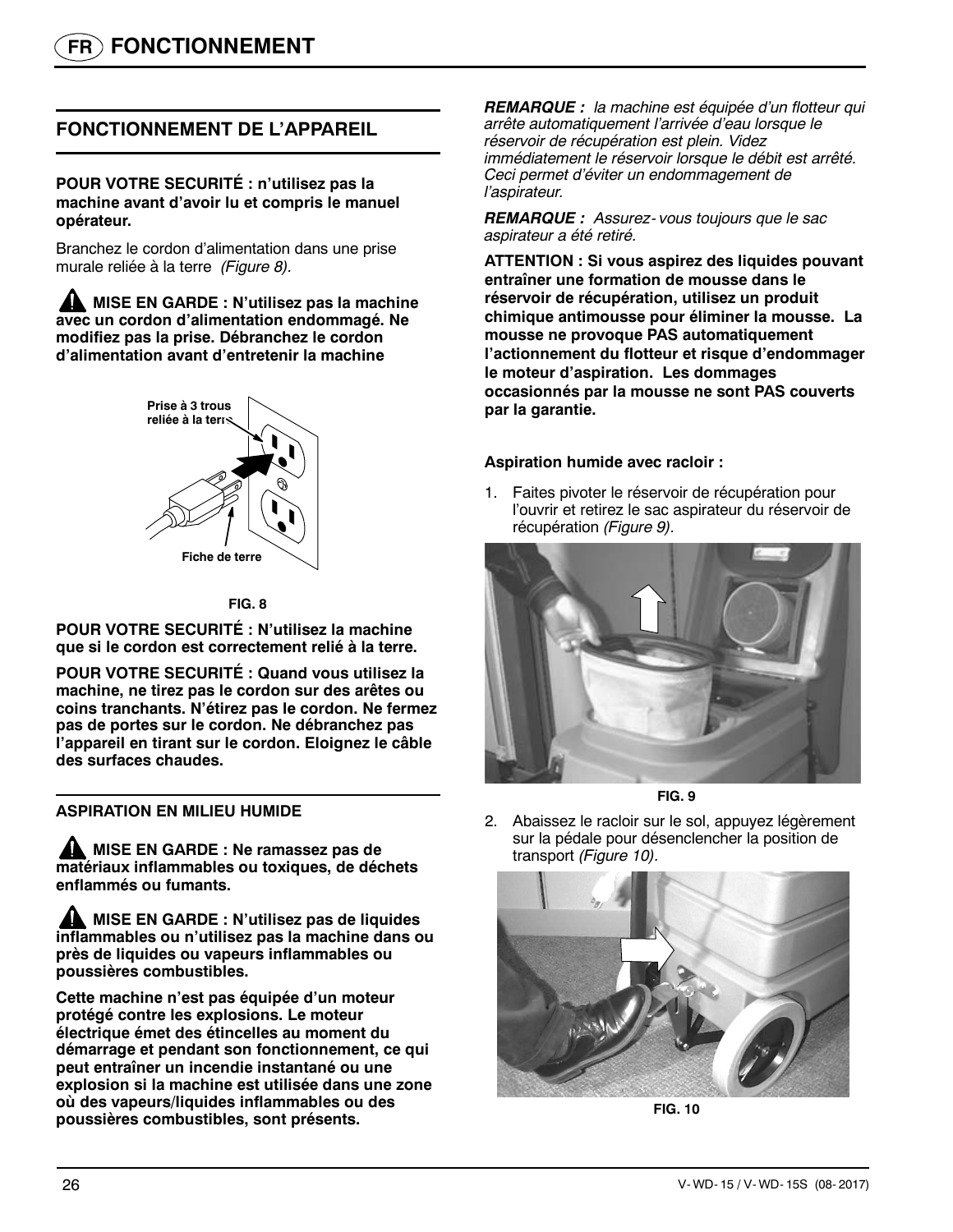- 3. Appuyez sur le commutateur et commencez l'aspiration. Le racloir récupère l'eau en marche avant et en marche arrière.
- 4. Pour soulevez le racloire, appuyez sur la pédale jusqu'à ce qu'elle s'engage en position de transport *(Figure 11).*



**FIG. 11**

#### **Aspiration en milieu humide avec accessoire :**

- 1. Faites pivoter le réservoir de récupération pour l'ouvrir et retirez le sac aspirateur du réservoir de récupération *(Figure 9.).*
- 2. Fixez l'accessoire approprié au tuyau d'aspiration et activez le commutateur d'alimentation. Utilisez les outils de manière normale.

#### **VIDANGE DU RÉSERVOIR DE RÉCUPÉRATION**

- 1. Poussez la machine vers le siphon de sol le plus proche.
- 2. Retirez le tuyau de vidange du support, dévissez le bouchon et videz. Soulevez le tuyau pour arrêter le débit de l'eau.
- 3. Lorsque le réservoir de récupération est vide, ouvrez le couvercle et rincez le réservoir avec de l'eau claire, afin d'éviter l'accumulation d'odeurs.
- 4. Replacez le bouchon du tuyau de vidange et replacez le tuyau sur le support *(Figure 12).*



**FIG. 12**

*REMARQUE : Veillez à ce que le bouchon du tuyau de vidange soit parfaitement ajusté, afin d'éviter des pertes d'aspiration.*

#### **ASPIRATION À SEC**

#### **A** MISE EN GARDE : Ne ramassez pas de **matériaux inflammables ou toxiques, de déchets enflammés ou fumants.**

*REMARQUE : Assurez- vous toujours qu'un sac aspirateur est installé. Remplacez le sac s'il est endommagé ou plein.*

1. Placez un sac aspirateur en tissu dans le réservoir de récupération et veillez à ce que les joints des bords soient posés correctement contre le bord du réservoir *(Figure 13).*

*REMARQUE : Pour une élimination aisée des débris et pour augmenter la durée de vie du sac aspirateur en tissu, placez un sac aspirateur en papier dans le sac en tissu et repliez le sommet du sac en papier autour du bord extérieur du sac en tissu.*



**FIG. 13**

- 2. Refermez le couvercle et fixez les loquets.
- 3. Activez le commutateur et utilisez les accessoires de façon normale.

*REMARQUE : vous pouvez utiliser le racloir pour ramasser les fines particules (poussière, sable, sciure, etc.). Le racloir n'est pas recommandé pour un ramassage ordinaire.*

4. Vérifiez périodiquement le remplissage du sac. Videz le sac lorsqu'il est au 3/4 plein, afin d'obtenir les meilleures performances d'aspiration.

**ATTENTION : N'utilisez jamais de sac en papier sans sac en tissu en place. Ne réutilisez pas les sacs en papier, jetez- les toujours. Veillez toujours à ce que le sac soit en place avant d'entamer l'aspiration à sec. L'aspiration à sec sans sac en place endommage le moteur d'aspiration. Ce dommage n'est pas couvert par la garantie.**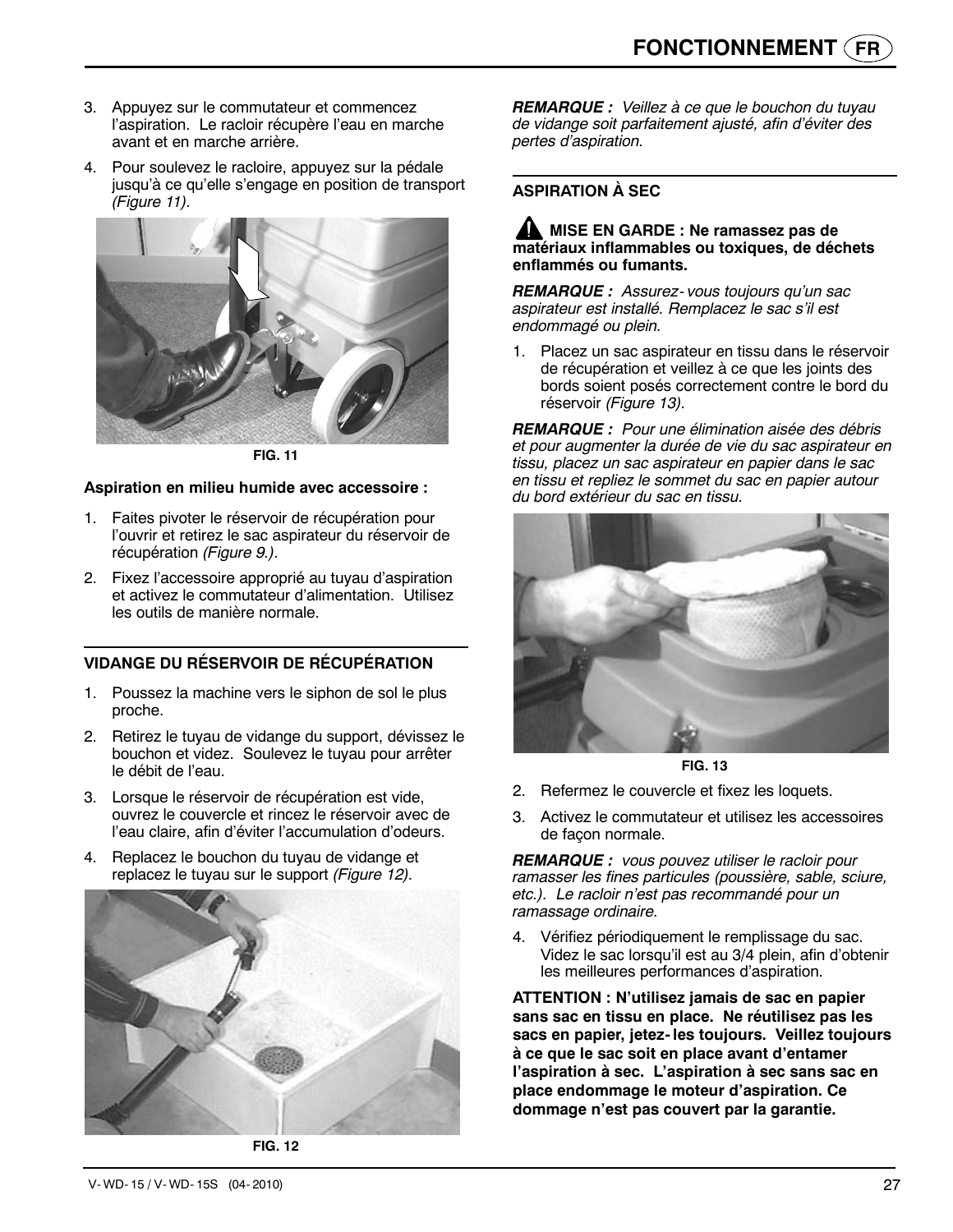### **ENTRETIEN DE LA MACHINE**

Pour garder la machine en bon état de marche, il vous suffit de suivre les procédures d'entretien recommandées pour la machine.

#### **A MISE EN GARDE : Débranchez le cordon d'alimentation avant d'entretenir la machine.**

1. Nettoyez toutes les semaines le filtre auxiliaire. Tapotez ou soufflez sur la poussière accumulée. Ne nettoyez PAS avec de l'eau ou du solvant. Le filtre est situé sur le moteur d'extracteur, comme illustré. Remplacez le filtre, le cas échéant *(Figure 14).*



**FIG. 14**

2. Lavez le sac aspirateur en tissu à la main avec un détergeant doux, le cas échéant. Laissez complètement sécher le sac avant de le replacer. Ceci permet de remettre le sac dans un état garantissant des bonnes performances d'aspiration.

#### **ATTENTION : Des filtres ou un tuyau d'aspiration obstrués provoquent une surchauffe du moteur.**

3. Après chaque utilisation, nettoyez le flotteur sphérique à l'intérieur du réservoir. Soulevez le dispositif de filtre à flotteur hors du réservoir *(Figure 15).* Veillez à replacer fermement le filtre *.*



**FIG. 15**

**ATTENTION : Veillez toujours à ce que le filtre à flotteur soit en place avant l'aspiration. Durant l'aspiration en milieu humide, le filtre à flotteur protège le moteur d'aspiration contre les débordements d'eau. Durant l'aspiration à sec, le filtre à flotteur peut fournir une protection limitée au moteur d'aspiration contre des débris plus larges, en cas de rupture du sac aspirateur.**

- 4. Une fois par mois, pulvérisez avec un jet au silicone les roulements à billes de la roulette pivotante avant.
- 5. Nettoyez les lames de racloir avec un chiffon, dès qu'elles laissent des traces sur le sol. Remplacez les lames de racloir lorsqu'elles deviennent usées.
- 6. Essuyez le carter de la machine avec un chiffon et un produit détergent doux.
- 7. Vérifiez régulièrement la présence de trous, de raccords détachés ou de débris obstrués.
- 8. Inspectez le cordon d'alimentation pour voir s'il n'est pas endommagé. Remplacez- le en cas d'endommagement. Enroulez soigneusement le cordon après chaque utilisation.

**MISE EN GARDE : N'utilisez pas la machine avec un cordon d'alimentation endommagé. Ne modifiez pas la prise. Débranchez le cordon d'alimentation avant d'entretenir la machine.**

**Si le cordon d'alimentation est endommagé ou rompu, il doit être remplacé par le fabricant ou son agent de maintenance ou toute autre personne qualifiée, afin d'éviter tout danger.**

9. Tous les mois, vérifiez l'usure des balais du moteur d'aspiration ; remplacez les poils lorsqu'ils ont une longueur de 10 mm ou moins.

#### **POUR VOTRE SECURITÉ : Toutes les réparations doivent être effectuées uniquement par un technicien qualifié.**

#### **ENTREPOSAGE DE LA MACHINE**

Avant d'entreposer la machine, veillez à vider et à rincer le réservoir de récupération de tous les débris ou liquides. Entreposez la machine à l'abri de l'humidité avec le racloir démonté. Ouvrez le couvercle du réservoir de récupération pour favoriser la circulation d'air. N'exposez pas la machine au gel.

**MISE EN GARDE : N'utilisez pas en extérieur. N'exposez pas à la pluie. Entreposez à l'intérieur.**